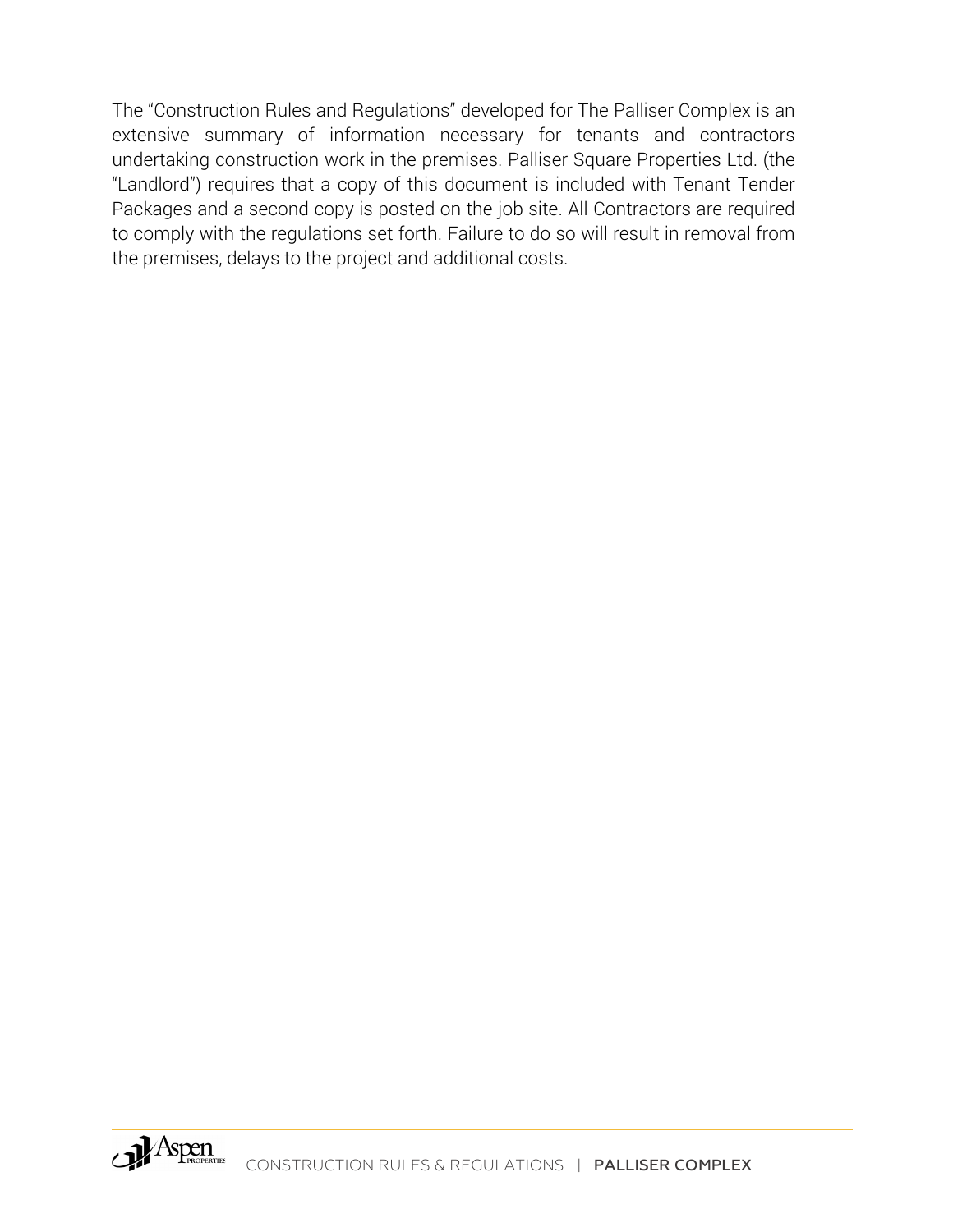# **TABLE OF CONTENTS**

| GENERALRULES FOR COMMUNICATIONS - CABLING CONTRACTORS 15 |  |
|----------------------------------------------------------|--|
|                                                          |  |
|                                                          |  |
|                                                          |  |
|                                                          |  |
|                                                          |  |
|                                                          |  |
|                                                          |  |
|                                                          |  |
|                                                          |  |
|                                                          |  |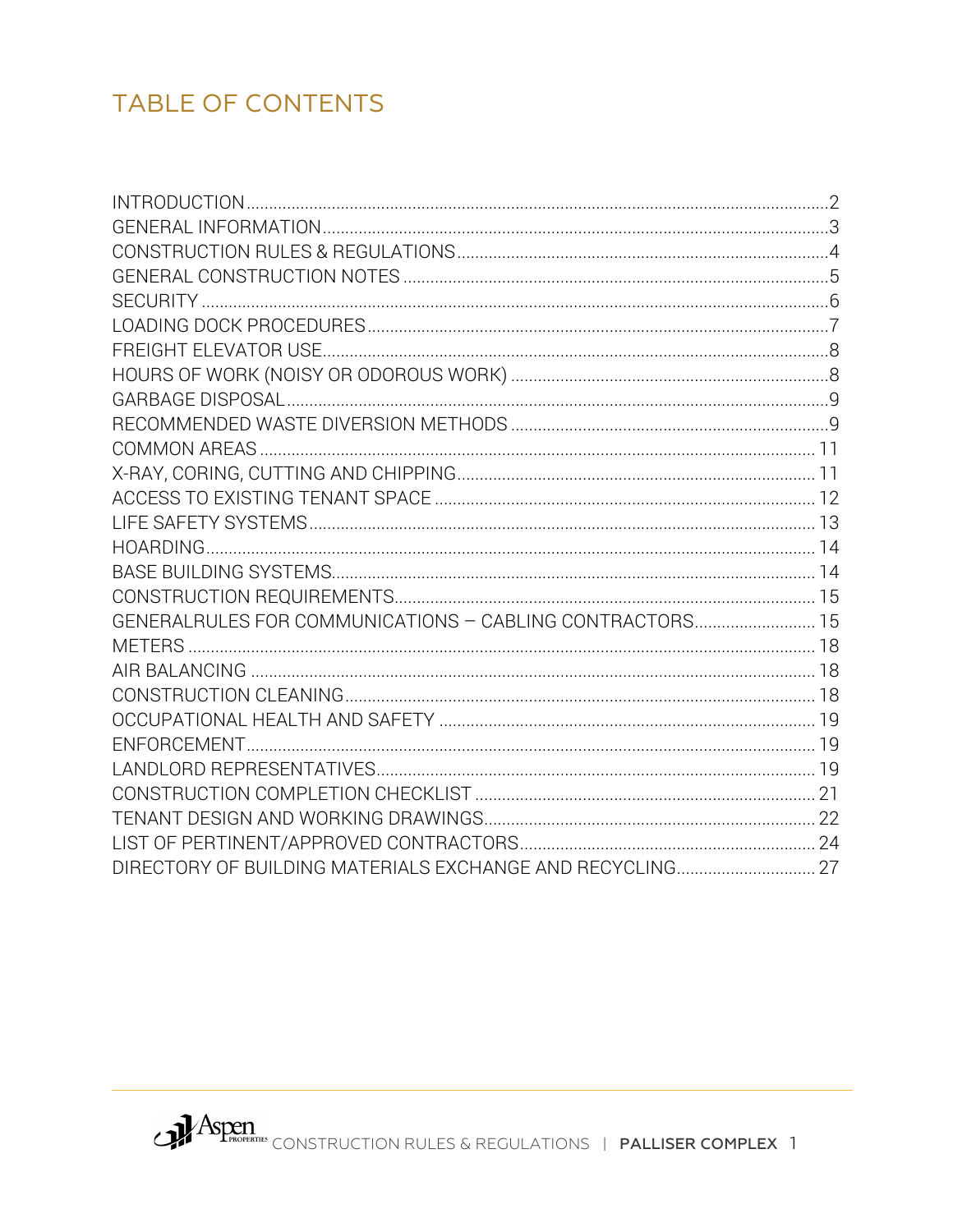# <span id="page-2-0"></span>INTRODUCTION

This manual has been prepared to introduce tenants and contractors to the Aspen Property Management Limited Partnership. design, systems and Building Regulations for The Palliser Complex in order to assist in the design and construction of the leased premises. The manual is to be read in conjunction with the building lease document. In the event of any conflict between this manual and the lease, the provision of the lease or any other specific written agreements between the Landlord and Tenant shall prevail.

The Landlord reserves the right, from time to time, to add or amend the information, procedures and regulations contained herein. Any such additions or amendments will affect any construction work undertaken after the addition or amendment has been issued.

# DISCLAIMER

Information in this manual has been prepared to provide contractors with a convenient source of building information relevant to the Palliser Complex.

While every effort has been made to ensure the accuracy of the information contained herein, Aspen Property Management Limited Partnership assumes no responsibility for any errors, omissions, and/or revisions to this information.

Outlined within these rules and regulations is a set of general procedures with respect to the operation of the building. The terms and conditions contained in the contractor's agreement with the landlord supersede any of the procedures set out in this handbook.

This handbook is confidential and proprietary to Aspen Property Management Limited Partnership. It is released solely for the purposes of communicating policies and procedures to Contractors in Palliser Complex. Copying or use for any other purpose is strictly prohibited.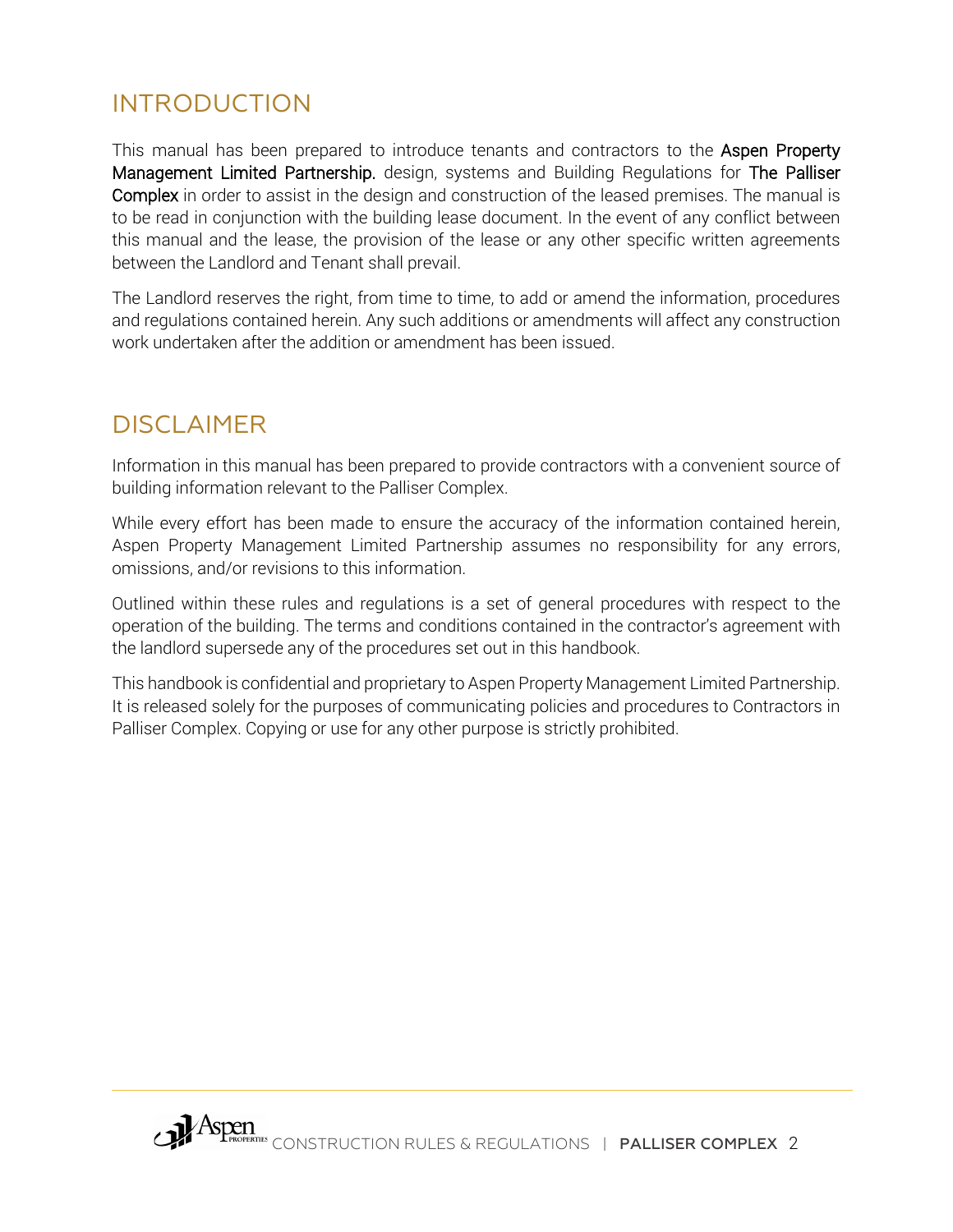### <span id="page-3-0"></span>GENERAL INFORMATION

#### APPROVAL FOR CONSTRUCTION

The Landlord will appoint a Property Manager/Project Manager who will guide and assist the Tenant throughout the construction and renovation and will act as a point of contact within the Landlord's organization. All questions, comments and submissions are to be addressed to:

#### Palliser Square Properties Ltd.

| Suite 1800, 140-4 <sup>th</sup> Avenue |
|----------------------------------------|
| Calgary, Alberta T2P 3N3               |
| 403-216-2660                           |
| 403-216-2661                           |
| reception@aspenproperties.ca           |
|                                        |

### BUILDING HOURS

#### **Office**

Monday to Friday 8:00 a.m. to 4:30 p.m. Saturday and Sunday Closed Statutory Holidays Closed

Retail (Tower Centre)

| Monday to Friday | 6:00 a.m. to 9:30 p.m. |
|------------------|------------------------|
| Saturday         | 8:00 a.m. to 6:00 p.m. |
| Sunday           | Closed                 |

Loading Dock

Monday to Friday 6:30 a.m. to 3:00 p.m. Saturday and Sunday Closed Statutory Holidays Closed

During certain times of the year, holiday hours are in effect and work will be affected accordingly. Please consult with Property Management.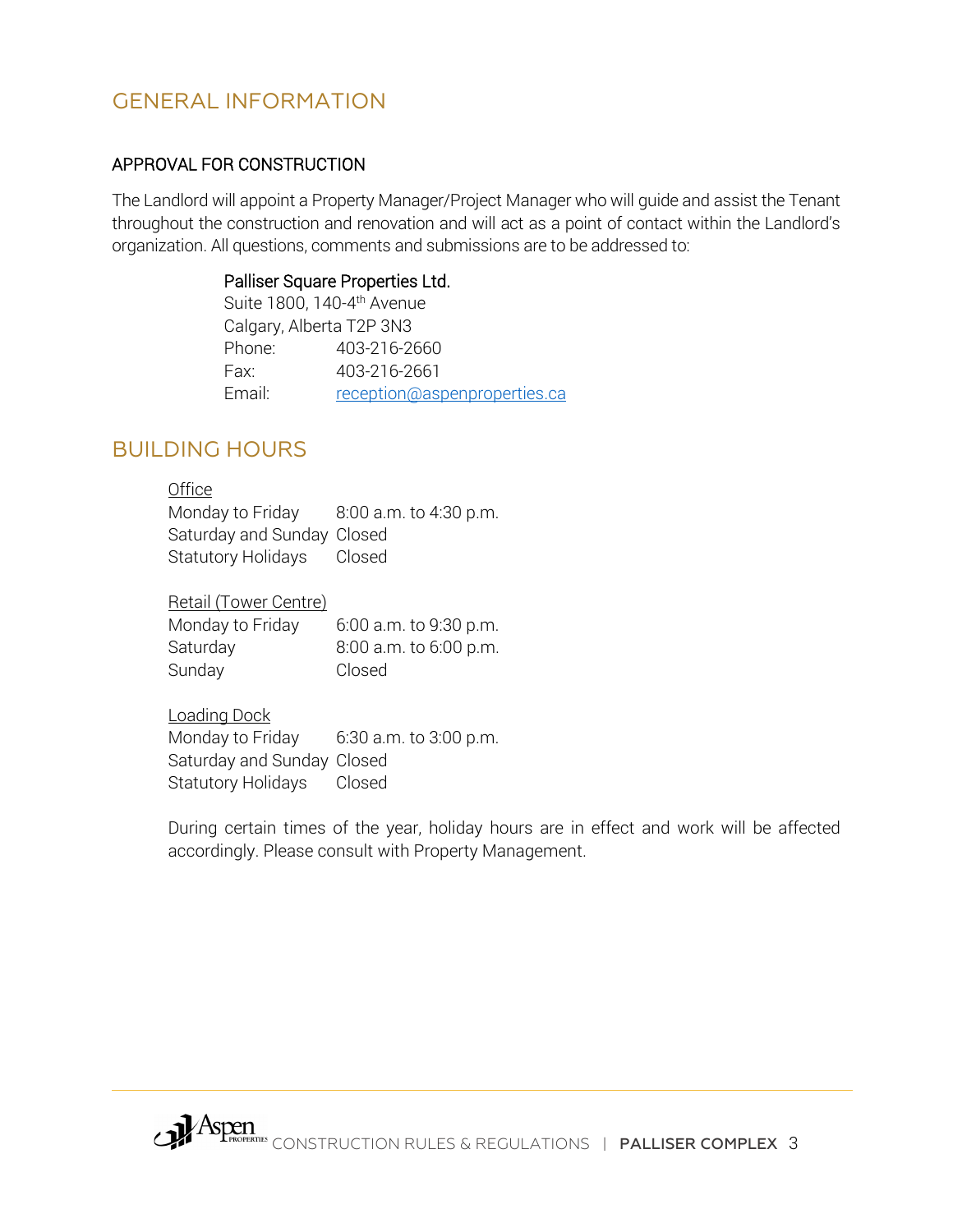# <span id="page-4-0"></span>CONSTRUCTION RULES & REGULATIONS

### Approval for Construction

### No construction may commence without:

Approval of demolition drawings by the landlord and a valid demolition permit issued by the City of Calgary.

- a) Written approval from property management/project manager of submitted architectural, mechanical, structural, and electrical drawings*. (Refer to Schedule A- Tenant Design and Working Drawings)* A PDF file must be provided to the Landlord containing the approved, as built design.
- b) Obtaining a City of Calgary Building Permit and supplying a copy to the Landlord.
	- 1. Design and construction work must comply with all applicable City of Calgary by-laws. The tenant/contractor must obtain all necessary permits and approvals from the appropriate government authorities before construction begins within the premises. A copy of all permits must be delivered to the Landlord. The tenant/contractor must immediately correct any work, which does not meet with the approval of the building inspector, even though the drawings may have been reviewed previously by the appropriate government authorities and the Landlord. Any revisions to the reviewed drawings requested by such authorities must be brought to the attention of the Landlord immediately. Should the tenant/contractor unduly delay the required corrections, the Landlord may make the corrections at the tenant's/contractor's expense.

c) Providing a copy of liability insurance meeting the following requirements;

- 1. Certificate Holder: Palliser Square Properties Ltd. 1800, 140  $-$  4<sup>th</sup> Avenue SW, Calgary, Alberta T2P 3N3
- 2. A copy of liability insurance, naming "Palliser Square Properties Ltd.", "Aspen Property Management Limited Partnership", "Aspen Properties Partnership" and "PSPIB-RE Partners Inc." as additional named insured for the year ahead.
- 3. Comprehensive general liability insurance for not less than \$5,000,000.00 for death or injury to one or more persons and for property damage for each occurrence. We will accept general liability in addition to Umbrella Insurance, so long as the total amount is equal to \$5,000,000.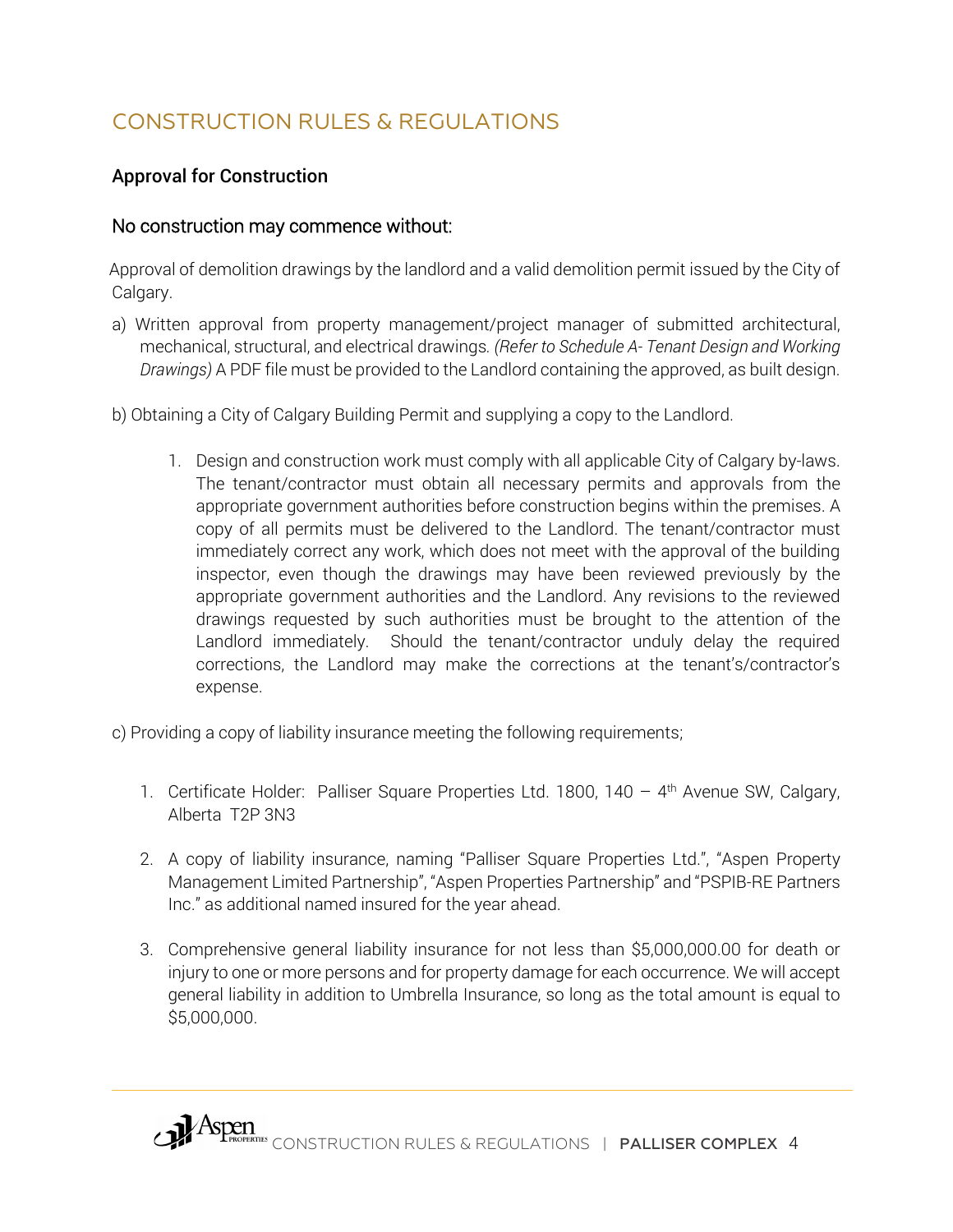- 4. The certificate is to contain a waiver of any rights of subrogation against Palliser Square Properties Ltd. and Aspen Property Management Limited Partnership.
- 5. Certificate is to contain confirmation that the insurer will provide the Certificate Holder with 30 days' notice of cancellation of the policy or of any material change in the policy; and
- 6. Provide evidence of WCB registration and proof the account is in good standing for all trades accessing site.
- 7. Providing the Landlord, a list of all subtrades including contact names and phone numbers along with a copy of a Prime Contractor letter.
- 8. Completed Security Clearance authorized by Aspen Property Management and or fire impairments as needed.

Contractors starting construction prior to the above, or not adhering to the following methods or procedures, will be removed from the job site at the discretion of the Landlord. All plans submitted are subject to peer review by base building engineers/consultants. Additional fees may apply.

# <span id="page-5-0"></span>GENERAL CONSTRUCTION NOTES

- The contractor is required to provide walk-off mats at entrances to the site to prevent debris and drywall dust from being tracked into corridors, elevators or common areas. Provisions to be made for mopping and cleaning. The contractor is responsible for any cleaning charges.
- b) Install only hardware compatible with the Base Building standard and key entrance door and all internal doors to the Base Building master and sub-keying system. Contact Aspen Property Management for more information.
- For the duration of construction, filter material must be fastened to the return air grills at duct shafts and on radiation and induction cabinet grills. Filter material is to be maintained and must be removed when construction is completed.
- If any HVAC systems are contaminated with construction dust or debris, determined by the Landlord's representatives, the contractor will be responsible for the costs the Landlord incurs to remedy. Contact the Operations Supervisor for further information.
- If the Landlord approved renovation plans include the painting of the perimeter HVAC cabinets, all removable parts must be removed and painted separately and not reinstalled until dry.
- All stairwell doors must remain closed.
- For base building design specifications please contact Aspen Property Management.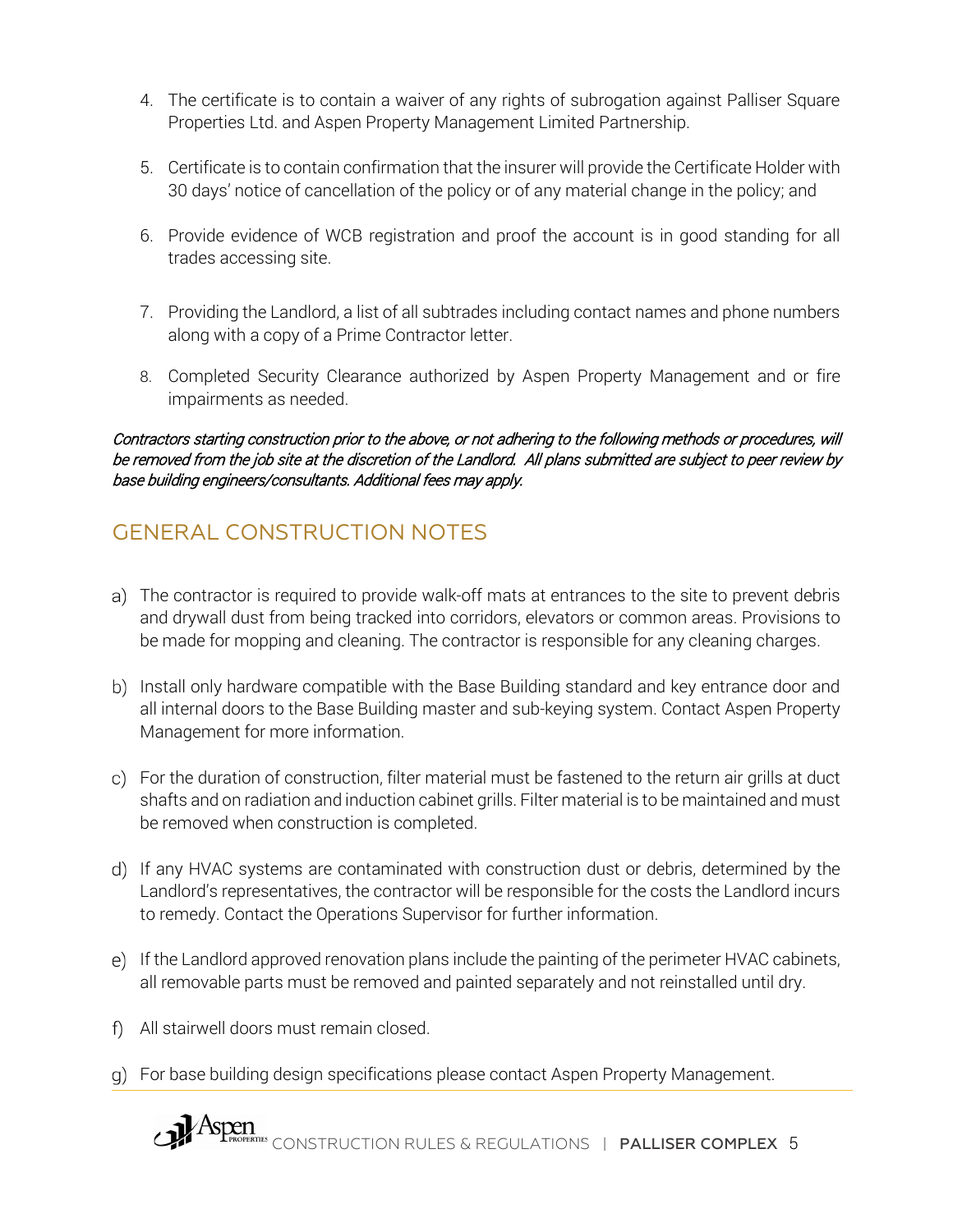### <span id="page-6-0"></span>**SECURITY**

Security, Building Operations and Aspen Property Management will enforce compliance with all Construction Rules and Regulations.

- a) Building security will not provide site access without an authorized Security Clearance. Please complete a **Security Clearance**.
- b) The tenant is responsible for providing its contractors access to the Premises. A Permit must be posted inside the workspace at all times.
- All sub-trades and material suppliers must sign in at the concierge desk upon arrival and sign out on departure.
- Appropriate identification is required to sign out building keys. Accepted Identification: Driver's License, Major Credit Cards, Bank Cards, and Employee ID Cards. Business Cards, Retailer/ Membership Cards and Alberta Health Care Cards are not accepted. Any cost incurred by the Landlord for lost keys are the responsibility of the Contractor who signed them out.
- The tenant/contractor is fully responsible for the physical security of the leased premises and the contents therein throughout the construction period. If access to neighbouring tenant's premises is required for coring etc., the tenant has the right to request Security. The tenant completing the work will be responsible for the additional security charges incurred.
- The Landlord is not responsible for tools or materials left on site.
- g) In the event of a dispute, contact the Landlord or Landlord's agent. Unresolved issues will be forwarded to the Property Manager for resolution.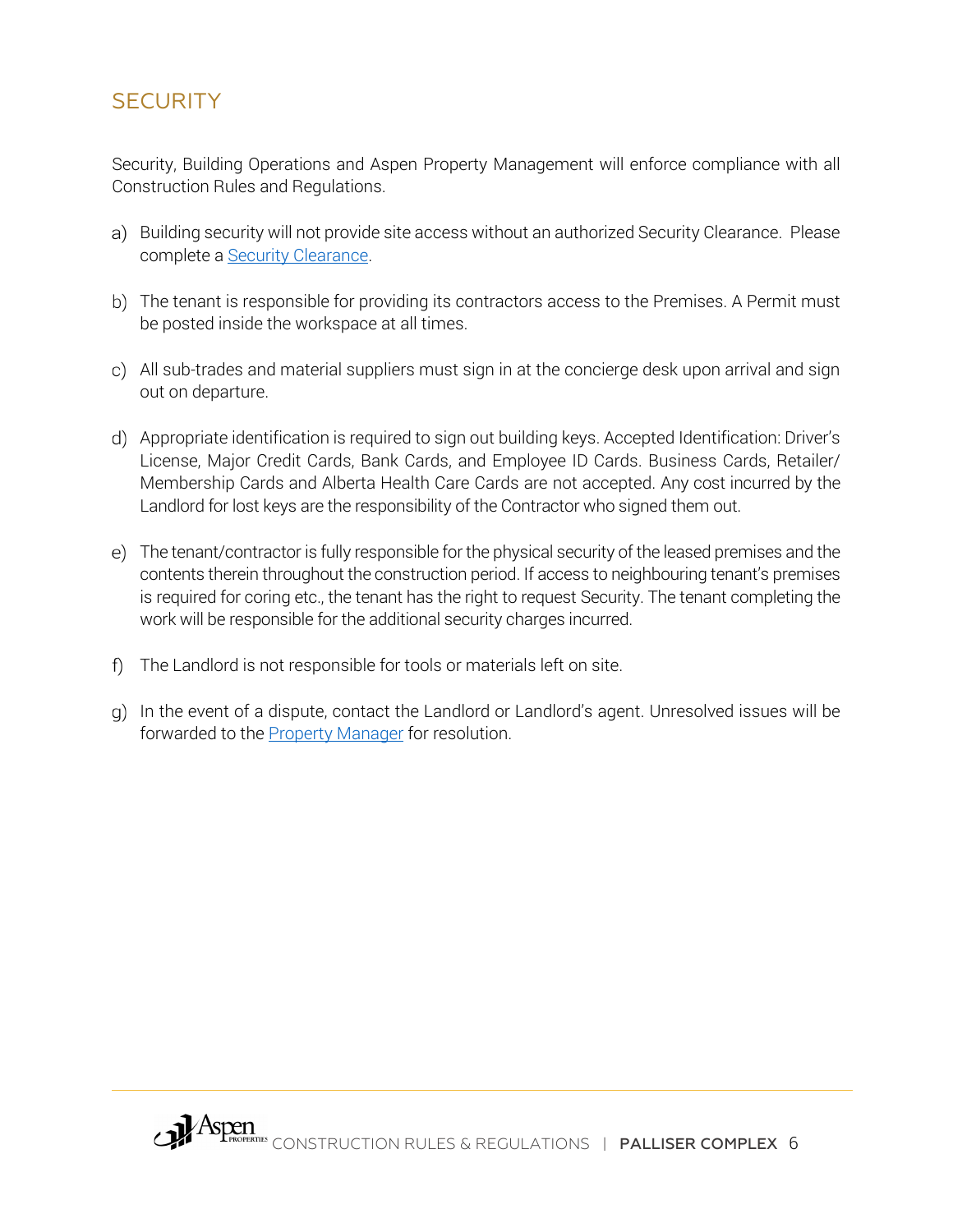## <span id="page-7-0"></span>LOADING DOCK PROCEDURES

- a) Parking in the Loading area is not permitted. Unload and remove vehicles promptly. Leaving vehicles in the loading area for extended periods will not be tolerated and are subject to towing and ticketing. All deliveries must be made through the designated loading area and designated freight elevator only. Contractors are to receive their own deliveries. The Landlord's staff will not sign for any deliveries to site. An elevator booking form sent to Aspen Property Management is required; authorization will be confirmed and then coordinated through Security.
- b) All deliveries must go through the Loading Dock and designated freight elevators only. Contractors are to receive their own deliveries. The landlord's staff will not sign for any deliveries to site.

Contact Property Management at 403.216.2660 or place a Security Clearance permit at [www.aspenproperties.ca,](http://www.aspenproperties.ca/) Tenant Resources, Building, Security Clearance; to arrange for oversize or special deliveries.

- c) No storage is permitted on the Loading Dock.
- d) Contractors may supply their own carts. Only clean, soft rubber wheeled units are permitted. Carts use by contractors for moving materials are available for sign out at the Loading Dock. No pallet jacks with heavy loads are permitted on tiled floors. Forklift assistance is only available during loading dock staffed hours: Monday to Friday 6:30 a.m. to 3:00 p.m.
- e) The maximum height of the loading dock is  $10'6''$ . The main loading dock is located on the 3<sup>rd</sup> floor of Tower Centre. Vehicles accessing the loading dock must enter from the east entrance on  $10^{th}$  Avenue; located at  $120 - 10^{th}$  Avenue SE.
- f) Repairs or cleaning to the property resulting from tenant deliveries will be made by the landlord at the Tenant's expense. Contractors are responsible for the disposal of any packing material, such as pallets, crates, etc.
- g) Moving of debris and construction materials allowed after normal business hours only (6:00 p.m. – 6:00 a.m.) A security clearance must be submitted for all deliveries. This can be found on our website [www.aspenproperties.ca,](http://www.aspenproperties.ca/) Tenant Resources, Building, Security Clearances.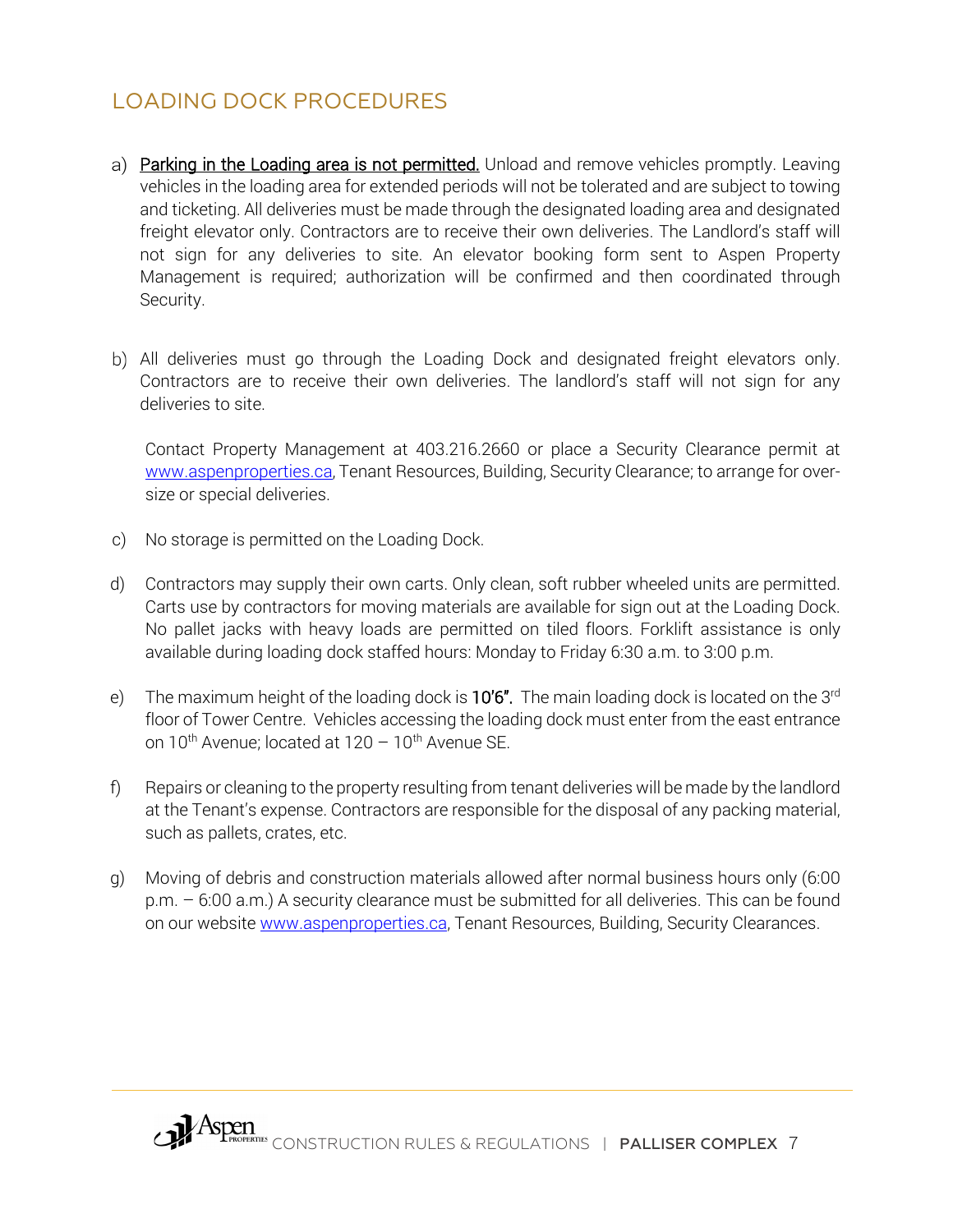## <span id="page-8-0"></span>FREIGHT ELEVATOR USE

- a) Book a freight elevator on our website [www.aspenproperties.ca,](http://www.aspenproperties.ca/) Tenant Resources, Building, Elevator Booking at least 2 business days in advance. Contractors must sign in and out with security for freight elevator access.
- b) With prior arrangements, the freight elevator can be locked off anytime on weekends and statutory holidays; and from 6:00 p.m. - 6:00 a.m., Monday to Friday.
- c) Passenger elevators are not to be used for conveying materials.
- Do not prop elevator doors open. Damage caused by improper use is the responsibility of the contractor. Contractors found blocking off the freight elevator during regular business hours will be removed from site.

#### Tower Centre West:

- 93" W X 78" D X 84" H
- Door opening 92" W X 84" H
- Weight capacity of 4,000 pounds

### Palliser One:

- 79" W X 63" D X 130" H
- Door opening 42" W X 94" H
- Weight capacity of 5,511 pounds

### Tower Centre East:

- 162" W X 90" D X 116" H
- Door opening 115" W X 90" H
- Weight capacity of 10,000 pounds

### Palliser South:

- $80''$  W x 64" D x 100" H
- Door Opening 83" W x 42" H
- Weight capacity is 3,500 pounds

## <span id="page-8-1"></span>HOURS OF WORK (NOISY OR ODOROUS WORK)

- a) Core drilling, hammer drilling, table saws, power actuated tools and other work of a noisy, dusty, or vibrant nature must be done after building hours. The Landlord is not responsible for any overtime charges relating to required after-hours work.
- b) Absolutely no noise or fume generating construction is to occur within the buildings between 6:00a.m. to 6:00 p.m. without the Landlord's prior written consent. Any contractor found not abiding by the above-noted hours of construction will be stopped and removed from the Building.
- Work that interferes with other tenants or results in tenant complaints will be stopped immediately.
- Noisy or odorous work migrating to occupied areas that result in tenant complaints will be stopped.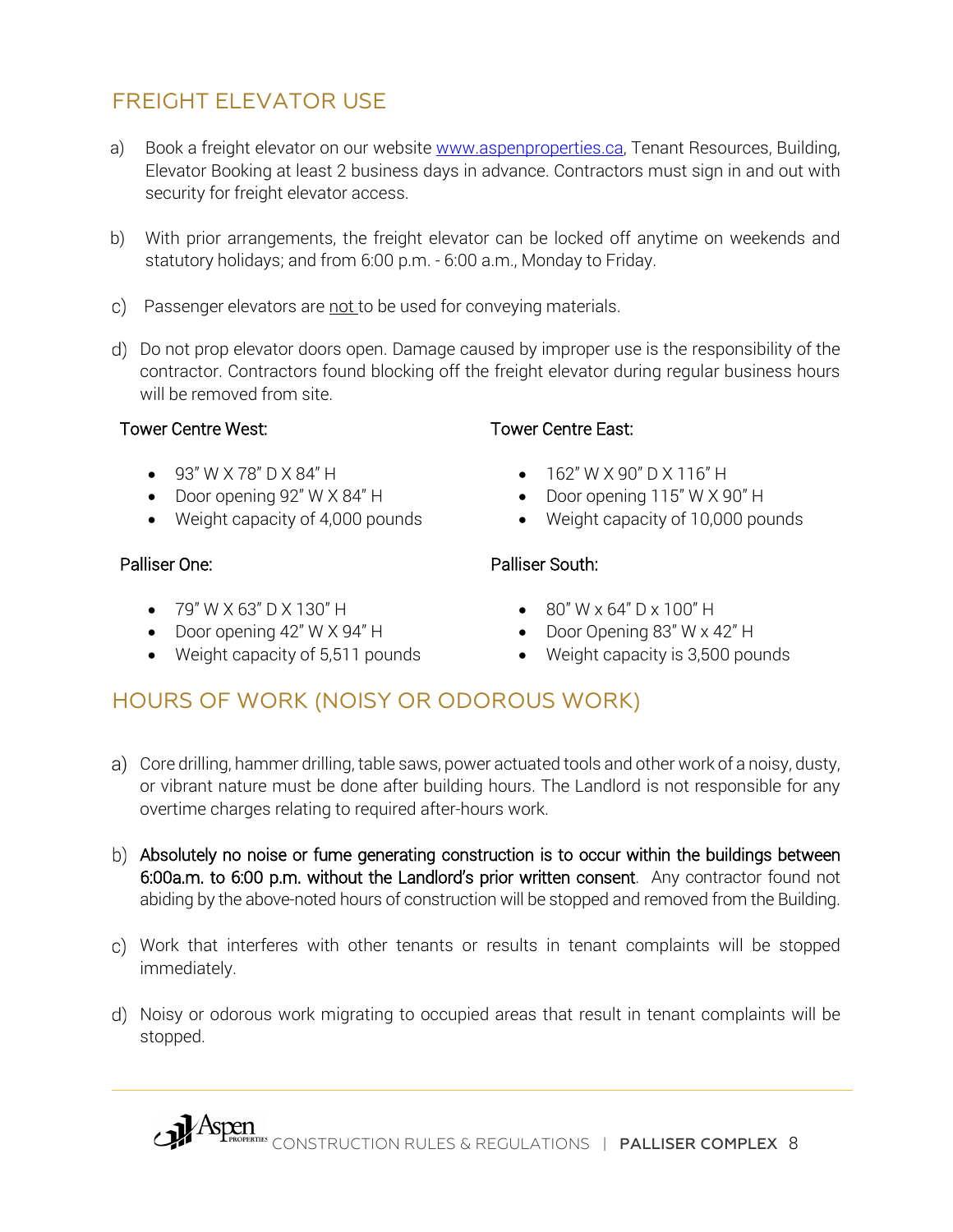- e) Radios are not permitted on the job site. Exception: hand-held two-way radios for voice communication.
- Odorous materials such as oil base paints spray applied finishes etc. must be applied after building hours. Provisions must be made for adequate ventilation to ensure safe working conditions. Ensure that lingering odors are cleared prior to the commencement of the next regular business day. Limited amounts of latex paint may be used during regular building hours.
- Painting, wall covering or flooring installations are not allowed in common areas during building hours, without prior approval.
- h) No smoking or any substances are permitted at any time on construction site or within the parkade.

### <span id="page-9-0"></span>GARBAGE DISPOSAL

Removal of garbage and construction debris generated by the work of a tenant's contractor will be the total responsibility of the contractor, subject to the waste removal and recycling program of the Building.

- a) The building's garbage bins cannot be used for disposal of construction materials.
- b) If space is available, the Landlord may provide a location for a contractor bin. Contact Aspen Property Management for further information.
- c) Always keep the area around bins in a clean and tidy condition.
- d) Removal of garbage and construction debris via bins or trucks is only permitted after hours. Garbage should only be moved in the freight elevator and through the freight corridors.
- e) Do not leave garbage in common areas, emergency exits, fire lanes, near building entries and or near utility services

### <span id="page-9-1"></span>RECOMMENDED WASTE DIVERSION METHODS

*Courtesy of the National Institute of Building Sciences*

There are a variety of ways a contractor can divert construction waste and demolition debris at the jobsite. The following general practices are common:

- a) 10-12% of a project's construction waste stream can be cardboard. While protecting new materials is necessary, the Contractor can direct subcontractors and suppliers to reduce extraneous packing. Other tactics include:
	- 1) Purchase materials in bulk where possible to avoid individual packaging;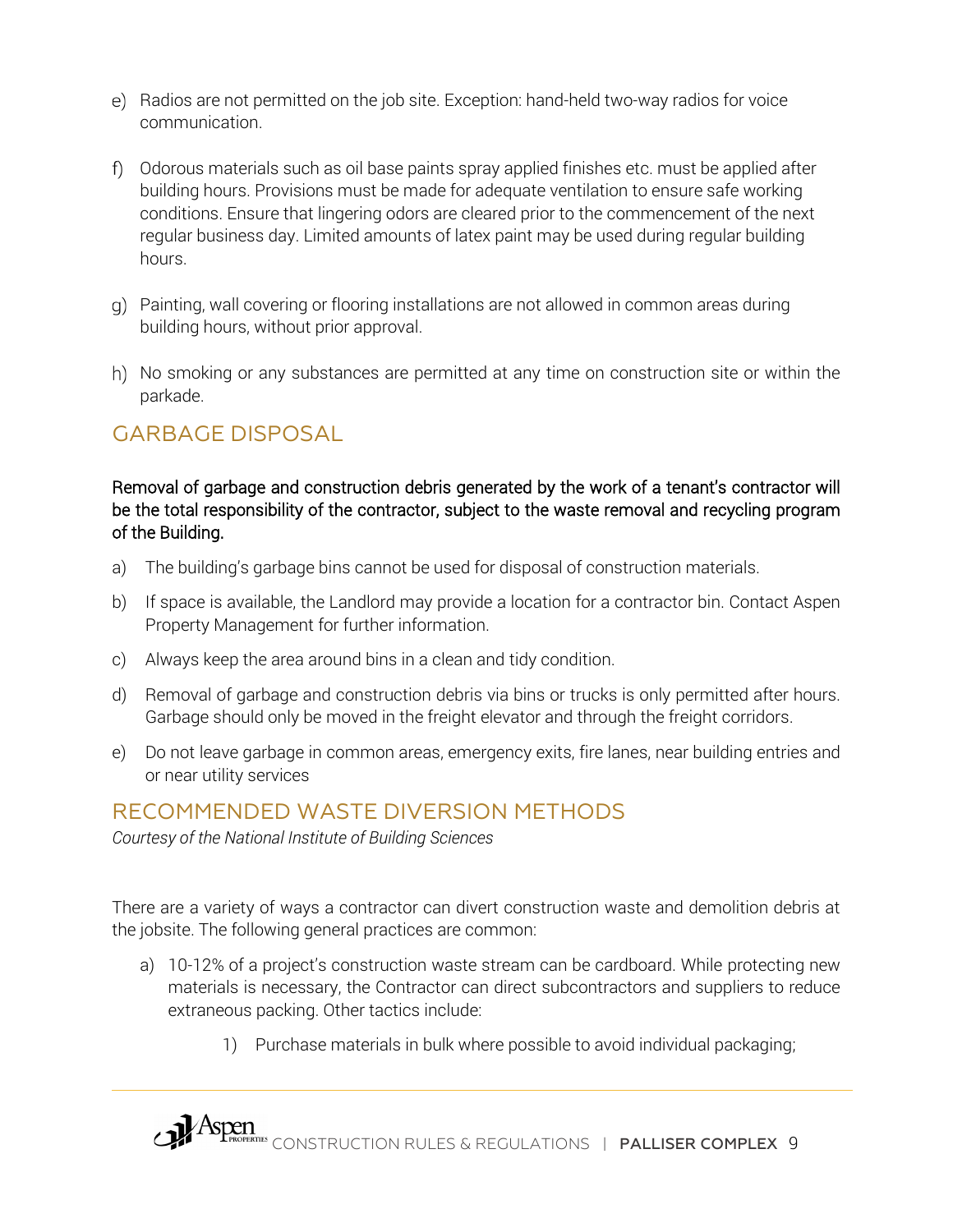- 2) Use returnable containers and packing materials;
- 3) Re-use non-returnable containers on the jobsite to the maximum extent possible. Develop 101 uses for plastic barrels, buckets and tubs.
- b) Use scrap in lieu of cutting full new materials. Direct subcontractors and trades to collect and keep scrap at cutting and fabrication locations. Collect paint and liquids from almostempty containers. Avoid disposing of useable materials simply because there is not enough in one container to finish a job.
- c) For materials that are heated, mixed, exposed to environmental conditions or otherwise subject to spoilage, limit preparation to quantities which can be installed within their expiration times. Working in smaller batches reduces the necessity to throw out expired or spoiled materials. Ensure volatile materials, and materials that degrade when exposed to heat, cold or moisture are protected from spoilage and not wasted.
- d) Establish a return or buy-back arrangement with suppliers.
- e) Prior to demolition, salvage as much material as possible. Windows, doors, wood flooring, cabinetry, millwork, plumbing fixtures, and mechanical equipment . . . anything that can be detached and removed can often be re-purposed. When developing the Waste Management Plan, identify the most valuable and accessible materials to optimize application of resources.
- f) Concrete and masonry is recyclable. Some waste haulers will accept comingled concrete for recycling. Where concrete must be separated, plan for a concrete bin at the site.
- g) Structural steel and most metals have resale value; plan to sell these materials and use the funds to offset project costs. All metals are recyclable even if they hold no scrap value. Plan to recycle all metal that cannot be sold.
- h) Unused, or used but serviceable materials can be sold to architectural salvage or used materials retail outlets. Donations to a non-profit organization (such as Habitat for Humanity's Re-Store) are often tax-deductible.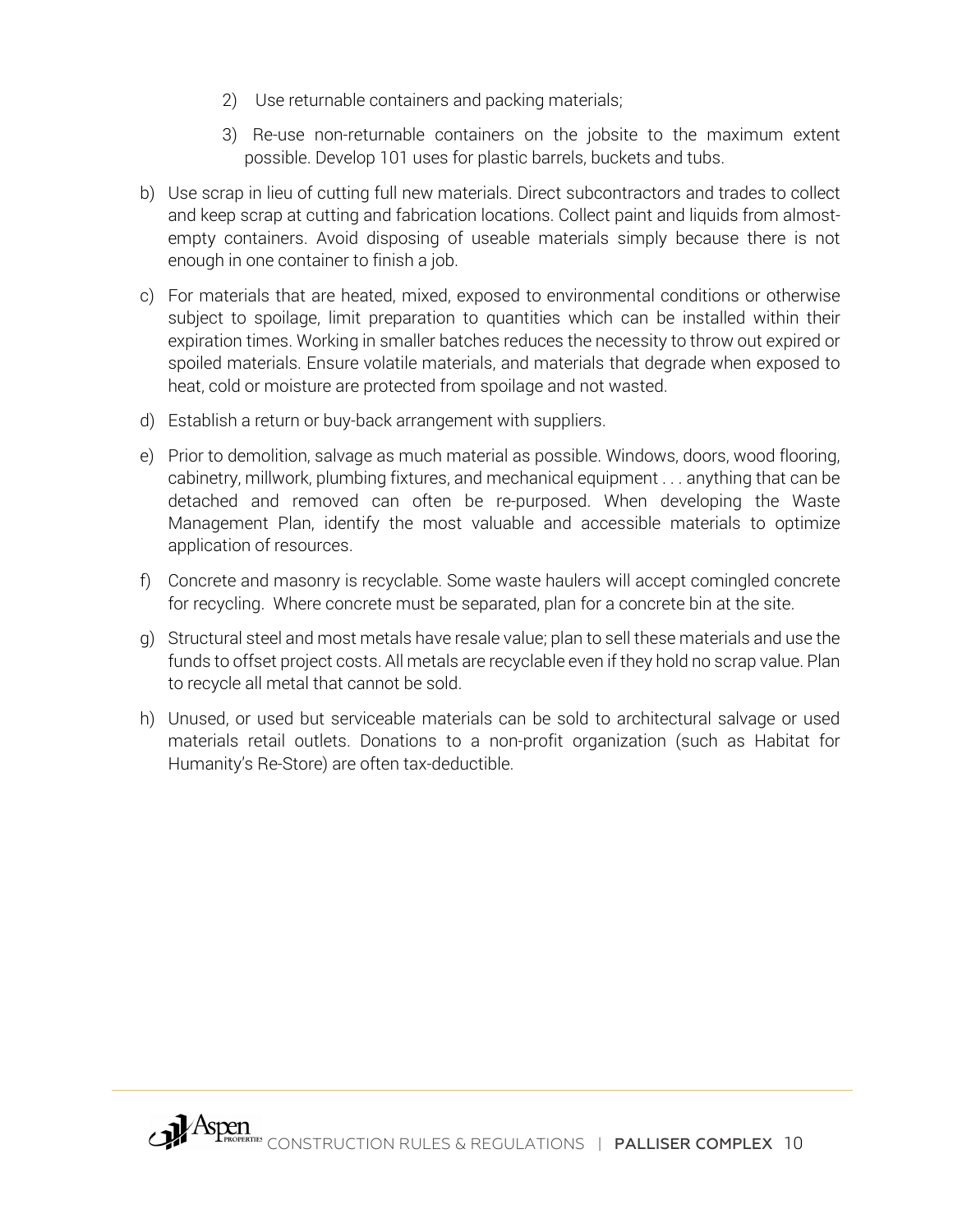## <span id="page-11-0"></span>COMMON AREAS

- a) For tenant construction work, confine all materials, fixtures, tools etc. are to be stored within the tenant space.
- b) Contractors performing work on behalf of the landlord in common areas are to store all materials, fixtures, tools, etc. in a designated area by the landlord. No material or debris is to be kept in corridors or lobbies at any time. The material found will be removed and disposed of by the Landlord at the expense of the owner.
- c) Tenant work in the common areas of the building is not permitted.
- d) Protect all public areas affected by tenant construction. Immediately repair any damage as it occurs to the satisfaction of the landlord. If necessary, the landlord will make repairs at the tenant's expense.
- e) Protect existing tenant entrance doors from damage. Failure to protect frames in advance of tenant construction may result in repair damages to the tenant
- f) Tenant contractors are permitted to use the building washrooms.
- g) Plumbing fixtures cannot be used for cleaning tools, brushes, etc., nor for dumping mud, solvents, paints, etc. Repair and cleaning charges arising from misuse are a tenant responsibility.
- h) Any common corridor vinyl wall coverings affected by tenant construction, must be removed from corner to corner and new vinyl to match the existing installed. If the existing vinyl is no longer available, an alternate must be provided for approval by the landlord. All costs associated with this work are at the tenant's expense.
- i) Provide walk-off mats at entrances to the site to prevent debris and drywall dust from being tracked into corridors or common areas.

## <span id="page-11-1"></span>X-RAY, CORING, CUTTING AND CHIPPING

- All x-raying, coring, cutting and chipping requires prior approval from the Landlord. If such work is deemed necessary and acceptable to the Landlord and the Landlord's Structural Engineers, x-ray and drilling etc. shall be carried out after regular building hours by the tenant's contractor at the tenant's cost.
- b) Provide a drawing showing the location and size of the proposed opening(s). Drawing shall be submitted to the base building Structural Engineer for structural review and comment prior to any further action. Contact names and phone numbers are listed at the end of this document.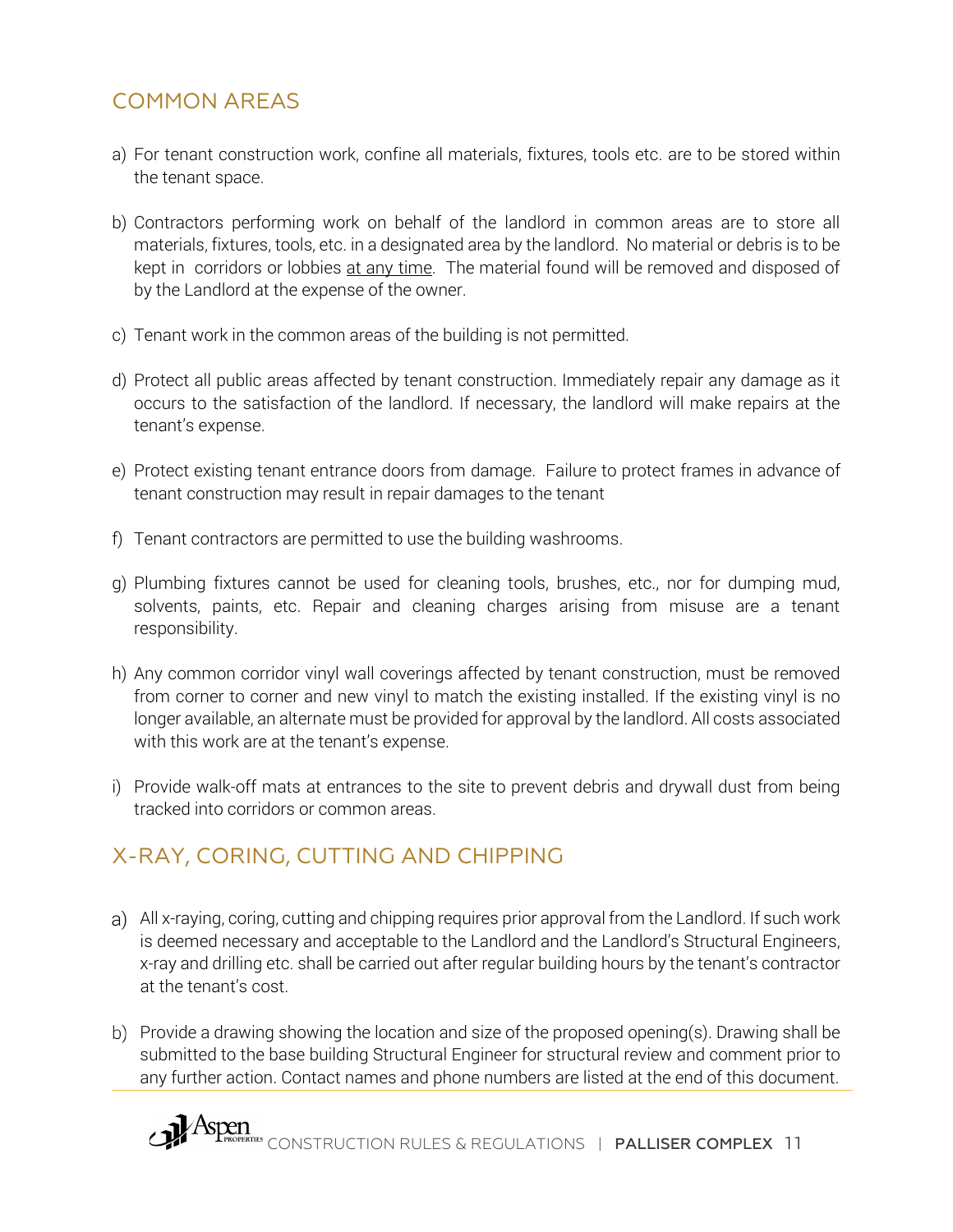- Contractors are responsible for all fees associated with reviews by the Structural Consultant. Contact the Base Building Structural Consultant for Fee Schedule. Depending on the complexity of the coring, cutting or chipping, periodic site inspections by the Structural Consultant may also be required.
- d) Make arrangements with the Operations Manager prior to x-raying, to ensure public safety.  $A$ minimum of 3 business days notice is required prior to coring as well as prior to completing any hookups after coring is complete.
- All slab penetrations must be fire stopped and water sealed to maintain the integrity of the slab.
- The tenant and tenant's contractor assume all risks in coring, cutting, drilling or chipping the floor slab. The Landlord, at the tenant's expense, will repair structural elements or cast in slab services damaged by the contractor. Slab cutting is based on base building structural engineers' recommendations. Saw cutting will require the erection of scaffolding on the floor below to assist in the removal of the concrete pieces. Wet or dry based on Operations Manager's recommendations and approval.

### Should the x-ray & coring procedures not have been followed by the tenant and the necessary approvals not have been obtained, the Tenant must bear any and all expenses associated with the following:

- 1. Determination if the integrity of the structure has been compromised;
- 2. Design by Structural Engineer of any remedial measures necessary to restore structural integrity through a method of external reinforcement;
- 3. Implementation of such remedial measures.

# <span id="page-12-0"></span>ACCESS TO EXISTING TENANT SPACE

- a) Arrange access to existing tenant spaces through Aspen Property Management. A Security [Clearance Request](https://aspenproperties.wufoo.com/forms/k1uhfpvr1b049ra/) must be completed and a minimum of 2 business days' notice is required
- b) Costs incurred by adjacent tenants, for security, repairs, or cleaning will be borne by the Landlord and charged back to the tenant/contractors, inclusive of a 15% administration fee.
- c) The Landlord will not provide access to occupied tenancies without written authorization from that tenant, obtained by Aspen Property Management. Contractors are not to go directly to any occupied tenants for approval of access.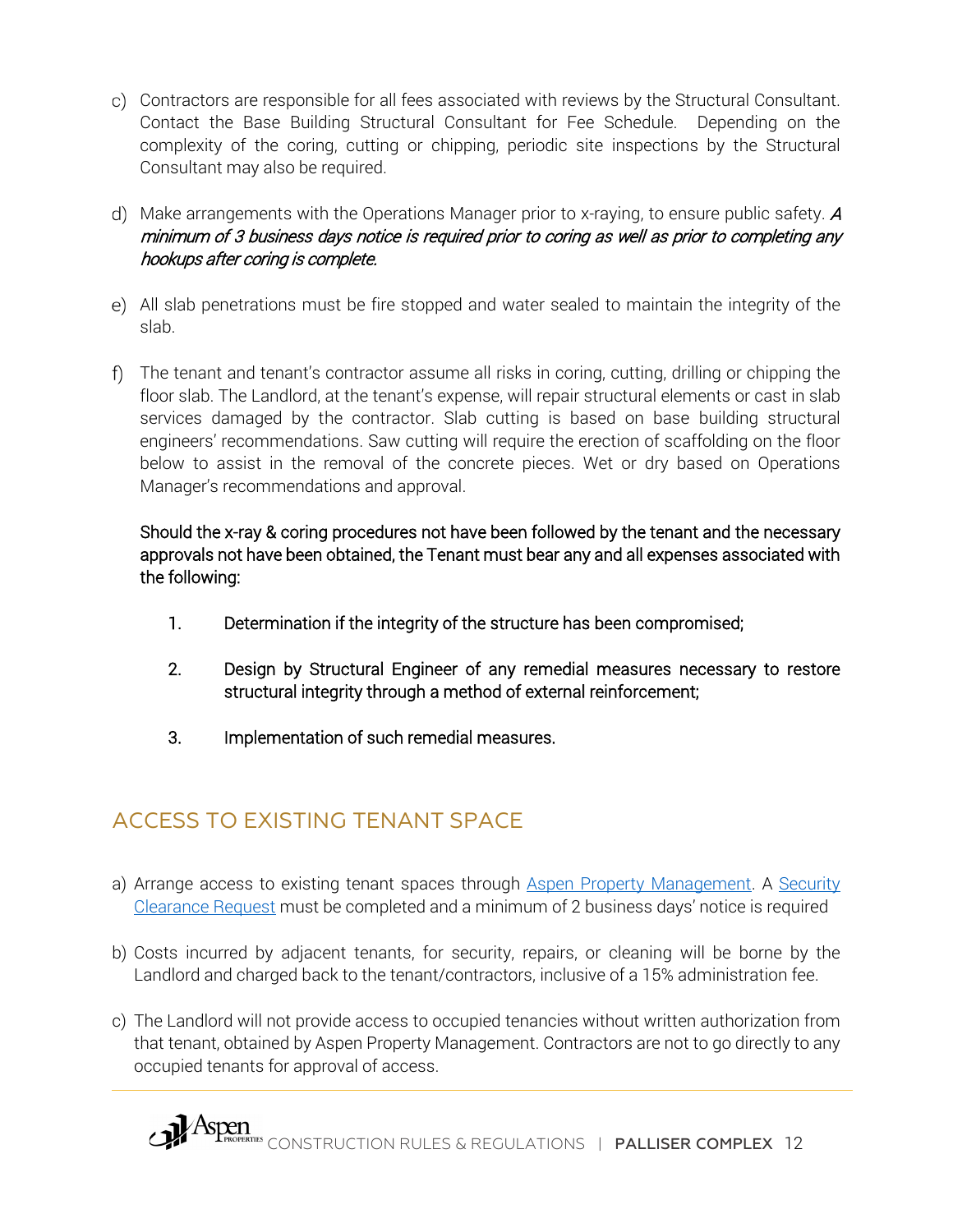## <span id="page-13-0"></span>LIFE SAFETY SYSTEMS

Life safety systems refer to fire alarm systems, emergency power, lighting systems, fire pumps, standpipe and sprinkler systems, smoke exhaust and emergency pressurization systems.

- a) Contact the Operations Manager at 403.781.8516 for final tie-in and verification.
- b) All disconnects, connections and final tie-ins of speakers, sprinklers, pull stations, smoke detectors and other life safety devices must be completed by the landlord's designated base building fire alarm subcontractor.
- c) The tenant must use the designated base building fire alarm contractor. Contact details are listed under Pre-Approved Contractors.
- d) Work affecting life safety systems must be completed after business hours (6:00 p.m. to 6:00 a.m.)
- e) Impairment requests must be completed and approved by Property Management 48 hours before work can take place. An Impairment request can be completed at [www.aspenproperties.ca,](http://www.aspenproperties.ca/) Tenant Resources, Building, Fire Alarm / Sprinkler System Impairment (e.g. welding, grinding or soldering). Impairment requests are only for valid for 8 hours.
- f) Due to City of Calgary FIRE FEES BY LAW #40M2003, SECTION  $6 -$  All preventable fire alarms will incur a charge of \$1,000.00 plus 15% administration fee per occurrence to the responsible party, payable to Palliser Squares Properties LTD.
- g) When grinding, soldering, or welding, a 10lb. ABC fire extinguisher must be available within 10 feet of the work.
- h) Fire system impairments and sprinkler systems are valid for 8 hours only and must be put back into full operation when contractors leave the site. Extended impairments are not permitted and at no time shall a floor be left unattended during fire system impairment.
- i) The contractor shall be charged for fire system impairments that occur after regular business hours.
- j) All changes, additions, deletions, or modifications to fire alarm systems must be reviewed by the landlord and the base building electrical consultant prior to commencement of work.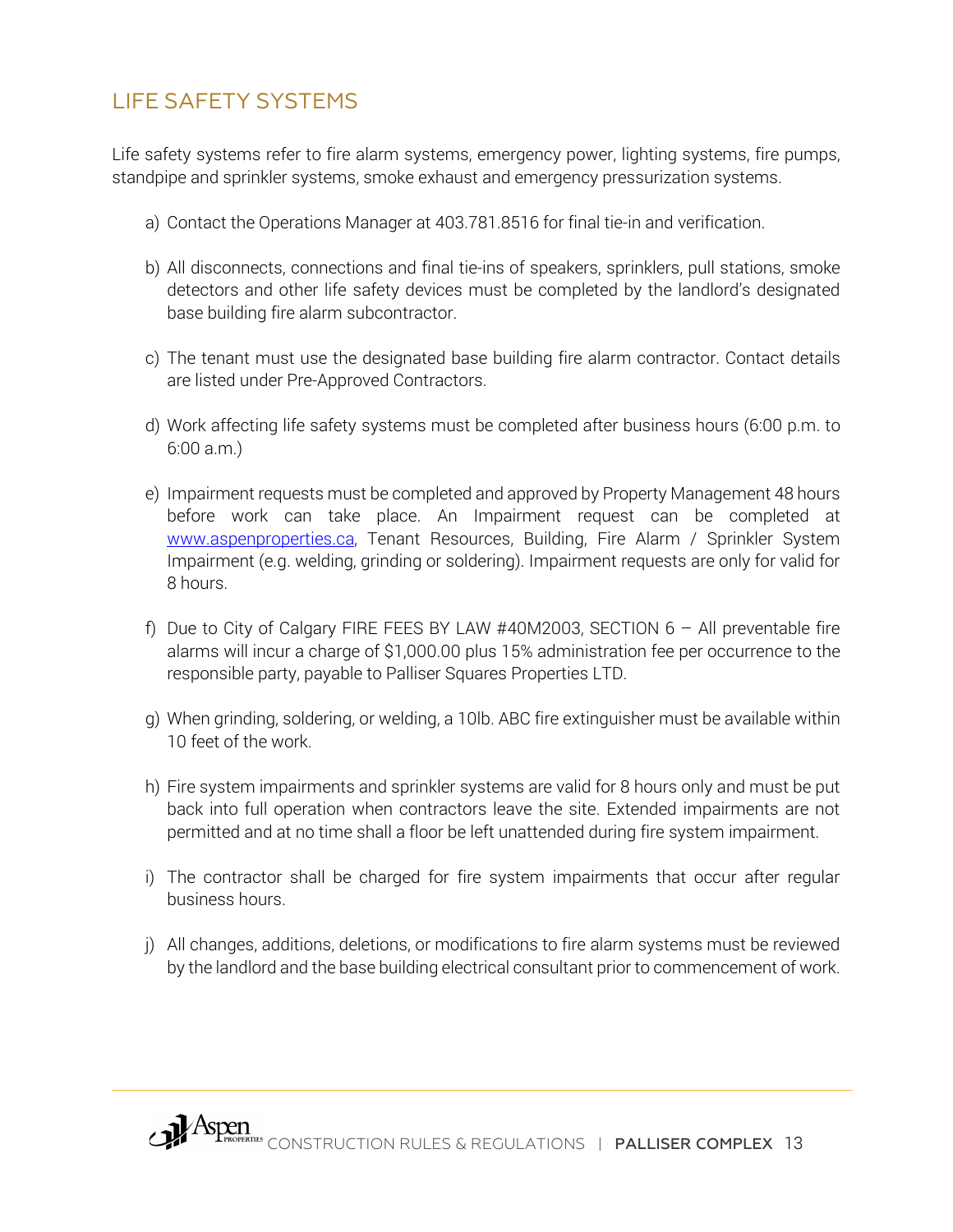- The Palliser Complex is equipped with a two-stage fire alarm: Listen for alarm tones over the building's emergency communication system:
- Alert Tone: Stage 1 (Slow 20 beats per minute)
- Evacuation Tone: Stage 2 (Fast 120 beats per minute)
- Close, but do not lock, doors behind you.
- Before opening any doors, feel the surface for heat. If the door is hot, proceed to another exit. Heat may be an indication of fire on the other side of the door.
- Once you hear the evacuation tone please exit via nearest stairwell.
- Exit via marked exits and proceed the muster point.

Once the Fire Department deems it is safe to return to your work area, you will be advised to resume normal business operations.

# <span id="page-14-0"></span>HOARDING

- a) Hoarding may be required depending on the nature and location of the proposed work. Contact Aspen Property Management for instructions.
- b) Hoarding cannot be installed or removed without authorization from the Aspen Property Management.
- c) Hoarding door must be closed at all times during construction. Hoarding locks and keys can be obtained through the Operations Supervisor. Keys must be signed in and out on a daily basis, from the Security Concierge Desk.
- d) The exterior of the site or site hoarding must be kept clean at all times.
- e) Advertising is not allowed without prior written consent from the Property Manager.
- f) Contractor identification signage is not permitted

## <span id="page-14-1"></span>BASE BUILDING SYSTEMS

a) Contact the Operations Manager for all work affecting Base Building HVAC, Electrical, Plumbing, Life Safety, Architectural or Structural Systems.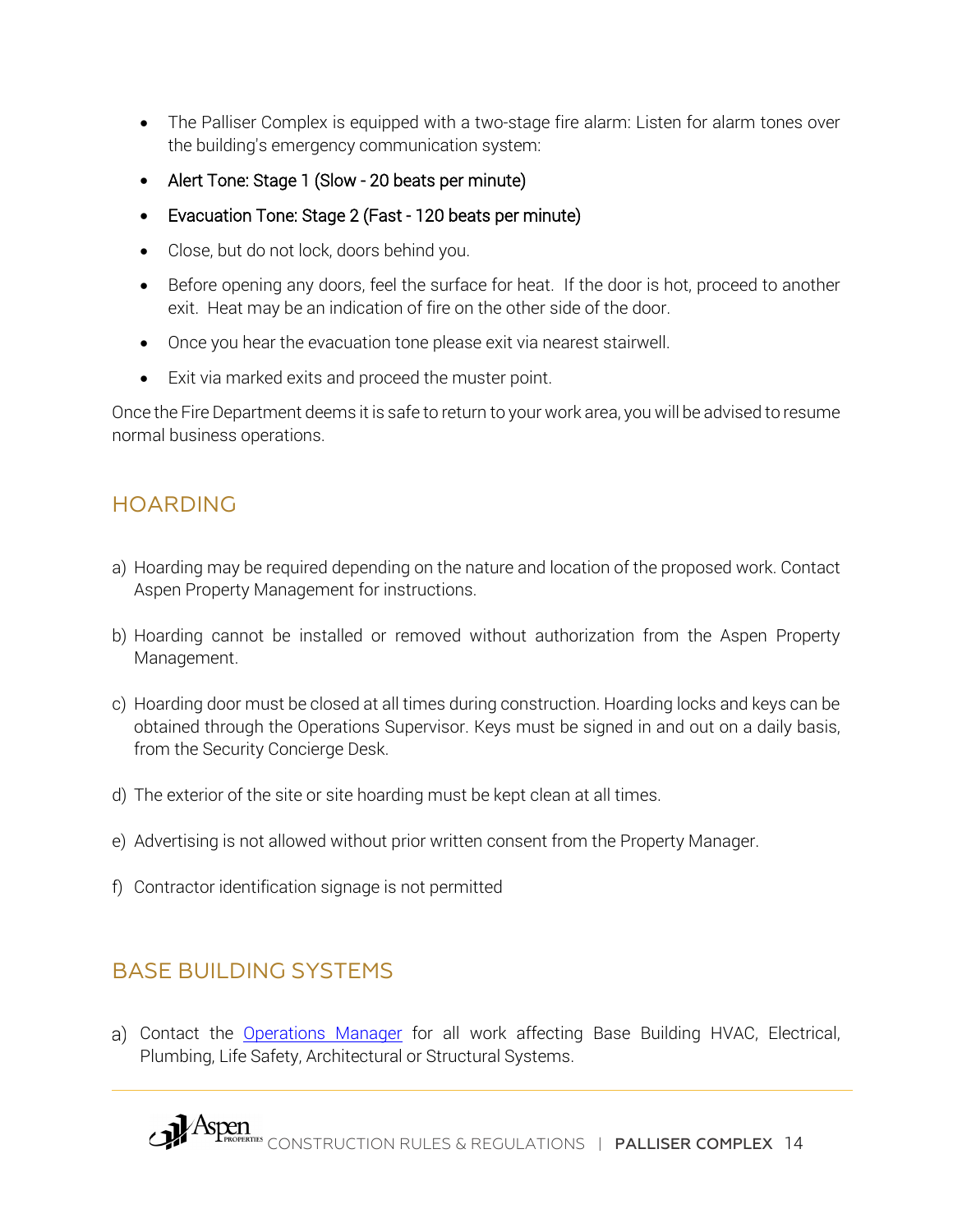- b) Any furniture or millwork around radiation cabinets, or the base building HVAC system, must be designed to allow for adequate access to the cabinets and systems for maintenance.
- The potential for accidental power outages to large parts of the building exists. The Contractor is expected to use caution and inspect the work prior to energizing the system. Ensure only qualified personnel work on the electrical system.
- d) Contact the Operations Manager prior to tripping circuit breakers.
- Damages to Landlord or existing tenant systems will be repaired by the Landlord at the contractor's expense.
- Clean all air diffusers, grills, and perimeter radiant / induction units upon completion of work and prior to occupancy, to the satisfaction of the Landlord.
- Welding within or on the premises must conform to specific guidelines regarding handling of smoke, pressurized tanks, WHMIS, and fire alarm. Contact the Operations Manager for details.

## <span id="page-15-0"></span>CONSTRUCTION REQUIREMENTS

Contractors must be able to provide a letter confirming that building materials and products comply with a third-party certification that are Green Seal, GreenGuard, EcoLogo, Cradle to Cradle, Energy Star, WaterSense, Forest Stewardship Council (FSC), Sustainability Forestry Initiative (SFI), or Canadian Standards Association's Sustainable Forest Management Standards (CSA's SFMI) certified.

Contractors must use materials that match/replace existing level of fire protection, if it is disturbed or removed. Contact the base building structural consultant (contact details are listed in the Appendix) for material specifications.

### <span id="page-15-1"></span>GENERAL RULES FOR COMMUNICATIONS – CABLING **CONTRACTORS**

### GENERAL

1) Building communication rooms are unsecured spaces and are for the common use to Tenants and competitors. The landlord will not be held responsible for damage or tampering by third parties.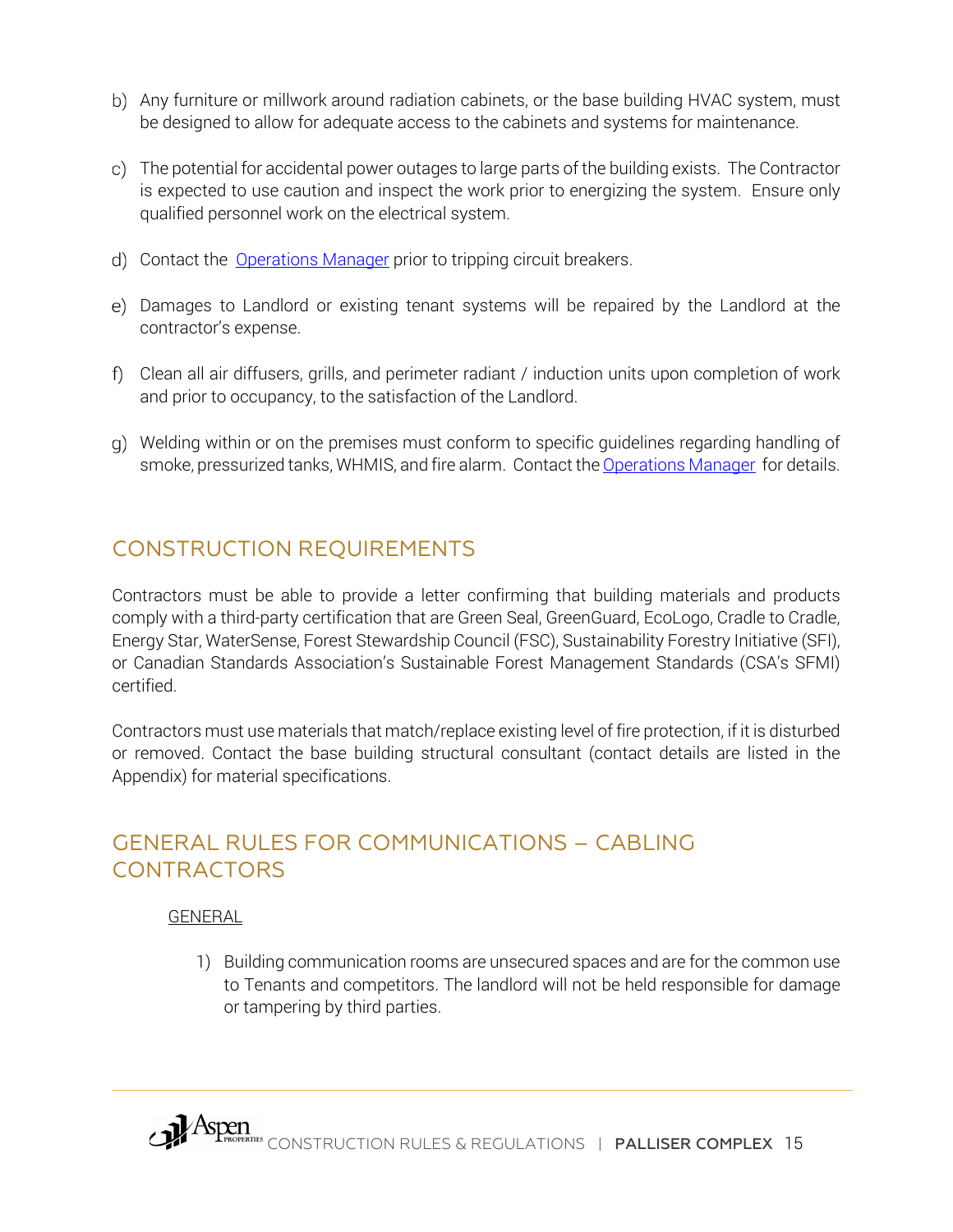2) Submit a Security Clearance at least 48 hours prior to commencement of communications cabling work. Provide details within the Security Clearance such as the nature of the work, when and where the work will take place.

The landlord may require additional information, details and working drawings before construction can commence. The Tenant shall be responsible to obtain the landlord's permission, prior to the commencement of the work.

- 3) The landlord will require an electrical permit from the City of Calgary before allowing work to start. A certificate of compliance must be submitted to the landlord when work is complete. The requirement for an electrical permit will be waived at the discretion of the landlord if the nature of the work is minor, such as relocation of telephone handsets.
- 4) Communications rooms are to be left clean of construction material and debris.
- 5) Provide "as-built" drawings and turn over to the landlord on the completion of the work, in PDF & CAD format.

#### a) GENERAL GUIDELINES FOR TERMINATION IN MAIN TELEPHONE ROOM OR DEMARCATION ROOM

- 1) Cables must be terminated at assigned blocks designated by the landlord, no Exceptions.
- 2) Jumpers must run in "D" rings. Installation methods shall conform to Canadian Telecommunications Standards.
- 3) It is the contractor's responsibility to update the master logbook once cable pairs are used.

#### b) GENERAL GUIDELINES FOR INDIVIDUAL FLOOR COMMUNICATION RISER ROOMS

- 1) Permission must be obtained from the landlord to reuse existing riser cables and termination hardware. All reused components must be properly labeled.
- 2) Approval from Property Management is required to use existing sleeves or slots and additional riser holes or sleeves. Core drilled holes will also require prior slab xrays, and approval of the landlord's structural engineer.
- 3) All riser sleeves must be filled with CSA approved fire stopping. All existing fire stopping that has been cut or removed must be repaired in an approved manner.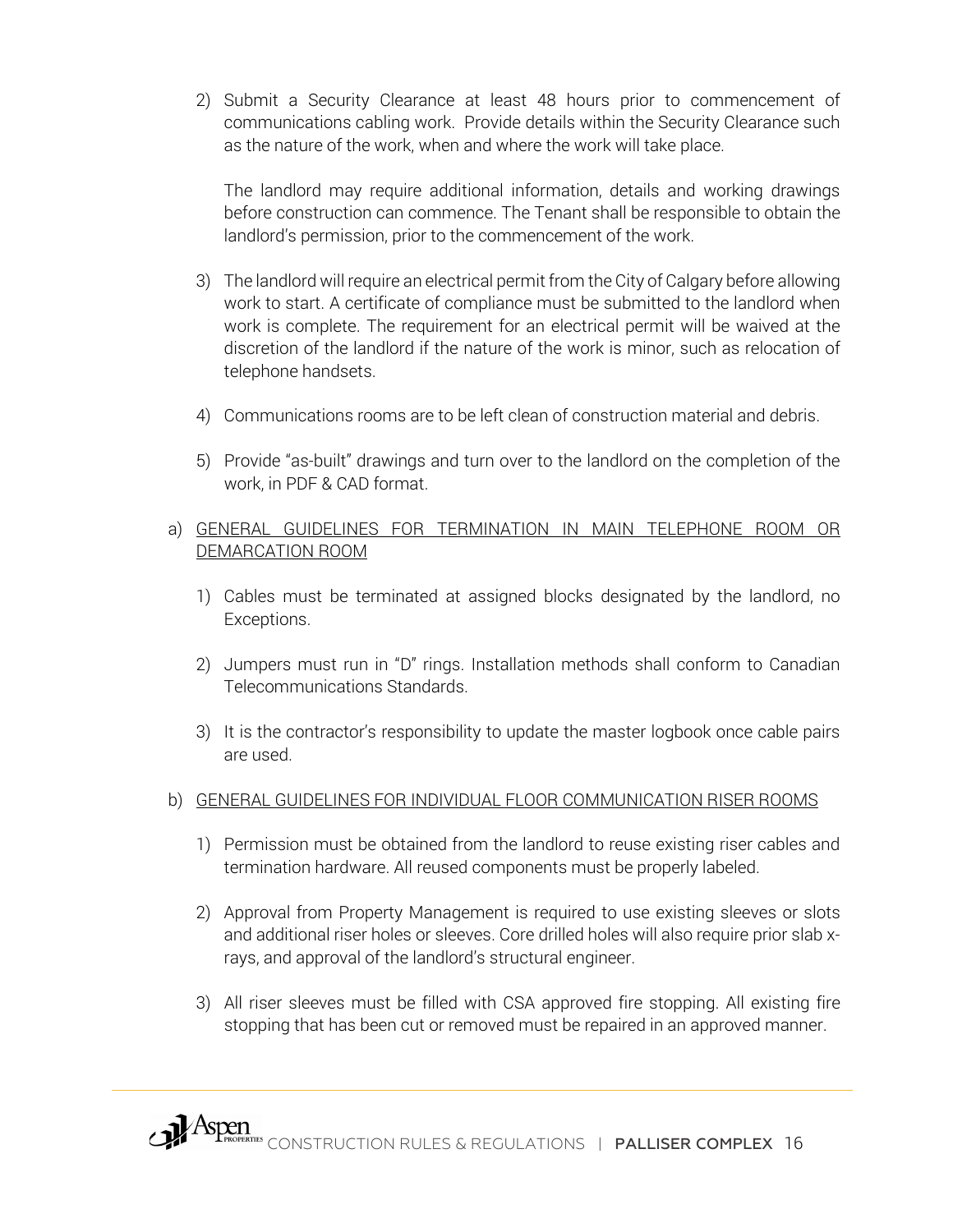- 4) If new cables are run in free air (i.e. not in conduit) they must be independently supported every 1.5 m horizontally by use of "J" Hooks and twice on every floor for vertical risers. All cables must be fastened to the plywood backboards or to existing or new uninstrut or similar supports.
- 5) Cables may not be supported from other existing cables, conduits, straps, plumbing, sprinkler pipes or other building systems components. Cable support methods shall confirm to the Canadian Electrical Code. All cables between floors located in the communication riser rooms must be installed in conduit in locations designated by the landlord.
- 6) All new cables must be FT4 or FT6 rated.
- 7) Riser cable is installed in conduit must comply with the Canadian Electrical Code.
- 8) Cables and conduits must be labeled on both ends of every run, on every floor, with the tenant's name, floor of origin and termination e.g. "ABC Oil 4 to 24". Labels must be mechanically imprinted, wraparound style. Cables which are installed in raceways or conduit provided by the landlord are to be labeled every 3m and in every junction box.
- 9) Conduit and cables must be installed in a neat and orderly manner so as not to interfere with existing installations.
- 10) Communications room may be used for cross-connects (termination blocks) only. Tenant's communications equipment must be located within the tenants' space and not in the communications riser rooms. Permission will be required from the landlord for locating patch panels etc., within the communication riser room.
- All cables that are obsolete or abandoned are to be completely removed back to the source.

### c) GENERAL GUIDELINES FOR HORIZONTAL CABLING WITHIN TENANT SPACES

- 1) All cables must be plenum rated FT4 or FT6.
- 2) Cables must be installed in conduit on cable trays or free air. Where run in free air, cables are to be bundled together and fastened at the underside of a slab above every 1.5m, using J- hooks or other approved methods. Cables may not be laid on top of T-bar or ceiling tiles, nor may they be supported from other cables, conduits, plumbing, sprinkler pipes or other inappropriate hardware.
- 3) All cables installed above drywall ceilings and in ceiling spaces of tenants below are to be installed in conduit.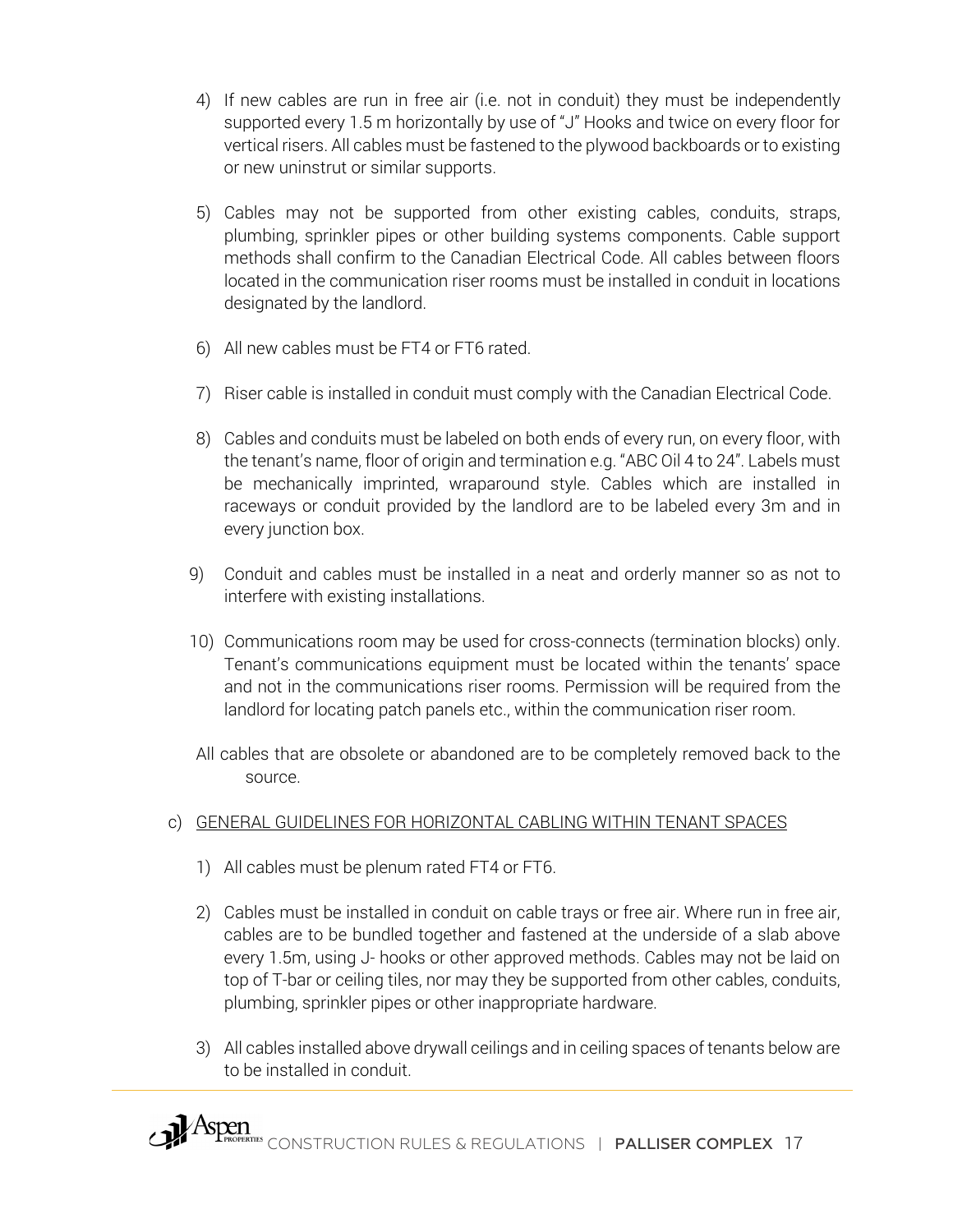- 4) All cables, which are obsolete or abandoned, are to be completely removed.
- 5) Cable and conduit routes shall be perpendicular to the building lines and shall not be routed in a haphazard manner.

### <span id="page-18-0"></span>**METERS**

Meters for gas, water and electrical may be required to monitor disproportionate utility consumption. Confirmation from Aspen is required. Refer to mechanical and electrical drawings for meter information. Meters shall have capability to be connected to the base building automation control system.

### <span id="page-18-1"></span>AIR BALANCING

Upon completion of work, submit 2 copies of air balancing report to the Operations Manager.

## <span id="page-18-2"></span>CONSTRUCTION CLEANING

- a) Cleaning necessitated by tenant construction, can be coordinated with the building custodial contractor at tenant's expense.
- b) All efforts must be made by the contractor to contain debris/contaminants entering areas outside the workspace. The Landlord will clean at the contractor's expense.
- c) The following list represents the minimum standard for construction cleaning, prior to tenant move-in:
	- Dust horizontal surfaces (windowsills, ledges, counters, cupboards, vents, etc.).
	- Clean interior windows and window frames.
	- Clean all doors and frames.
	- Clean all light lenses after construction is complete.
	- Spot wipe walls as required.
	- Clean kitchen sinks, fixtures, cupboards, cupboard interiors, appliances.
	- Total and complete cleaning of washrooms.
	- Vacuum all carpets.
	- Dust mop, wet mop, or, if necessary, strip, seal and wax all hard surface flooring.
	- Spot clean elevator doors as required.
	- Remove covers of perimeter radiation cabinets and/or induction cabinets and thoroughly clean inside-heating fins. Ensure both the inside and outside of the covers are cleaned.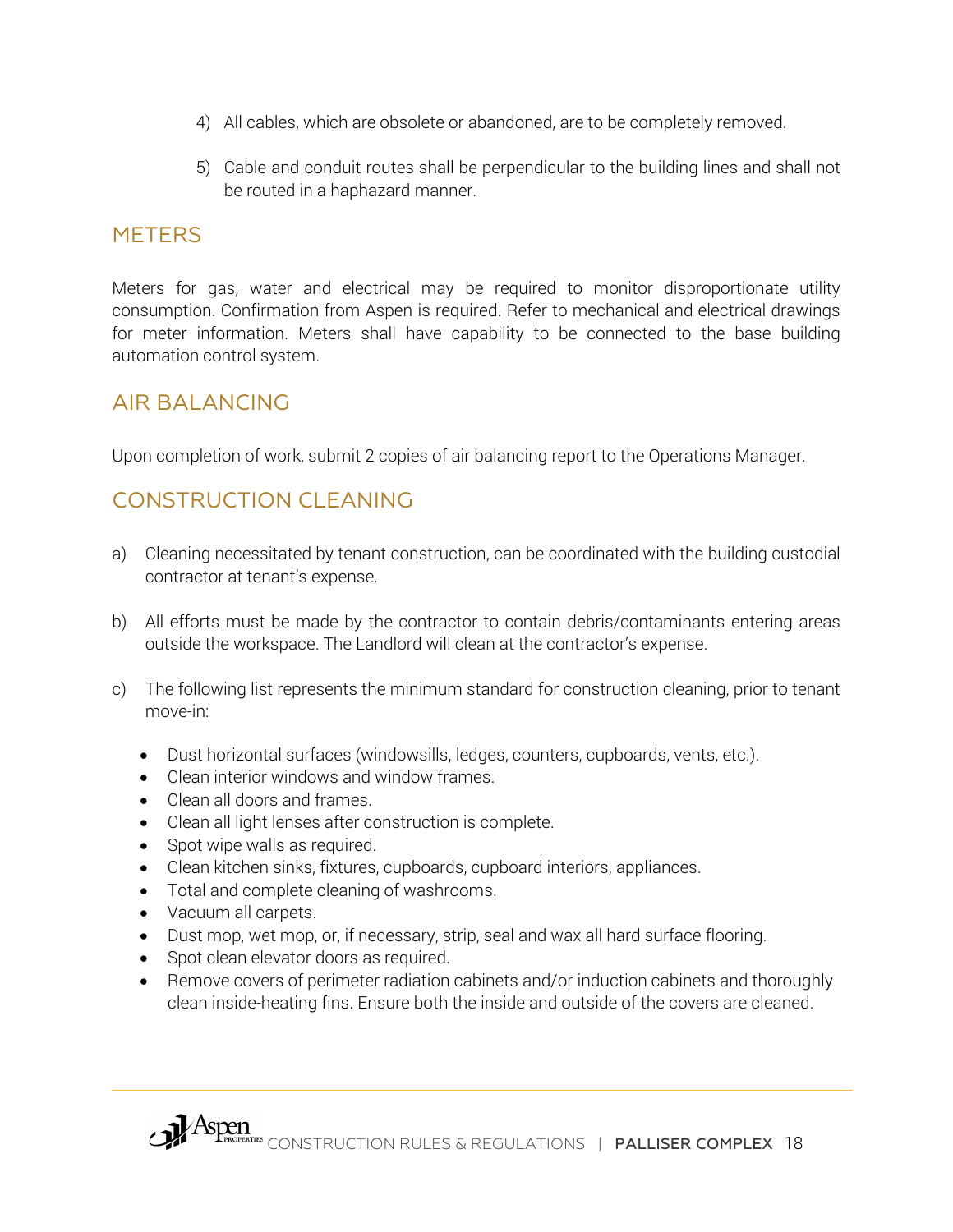d) Maintain ceiling plenum clean and free of construction debris and off-cuts. Inspect upon completion of the project. Costs required to clean plenum areas will be charged back to the Tenant.

### <span id="page-19-0"></span>OCCUPATIONAL HEALTH AND SAFETY

- a) The contractor must have in its possession, Safety Rules and Procedures that are in accordance with the Occupational Health and Safety Acts and the Worker's Compensation Board, and that are specific to the work being completed.
- b) It is the contractor's responsibility to ensure that its employees, sub-contractors, invitees, etc. comply with the contractor's published Safety Rules and Procedures. Failure to do so may result in the contractor being removed from the site.
- c) The contractor must provide certificates related to work they are completing ie. Fall Protection training for working at a height, WHMIS training and MSDA sheets for materials.

### <span id="page-19-1"></span>ENFORCEMENT

It is the contractor's responsibility to enforce these rules with their employees and subtrades. Contractor's and their employees or sub trades are allowed only in those areas in which they are working. Contractor's, employees or subtrades found in unauthorized areas will be removed from the building.

The contractor must provide a copy of the contractors' safety procedures, evacuation plan, updated contact list and must have a contact list posted at entry/exit for any constructions areas and or working spaces.

## <span id="page-19-2"></span>LANDLORD REPRESENTATIVES

| Senior Property Manager           | Monica Schiwy   | 403.216.3851 mschiwy@aspenproperties.ca    |
|-----------------------------------|-----------------|--------------------------------------------|
| <b>Assistant Property Manager</b> | Marianne Moodie | 403.266.7176 mmoodie@aspenproperties.ca    |
| <b>Operations Manager</b>         | Dana Quinn      | 403.781.8516 dquinn@aspenproperties.ca     |
| Operations Supervisor             | Kelly Gattinger | 403.781.8511 kgattinger@aspenproperties.ca |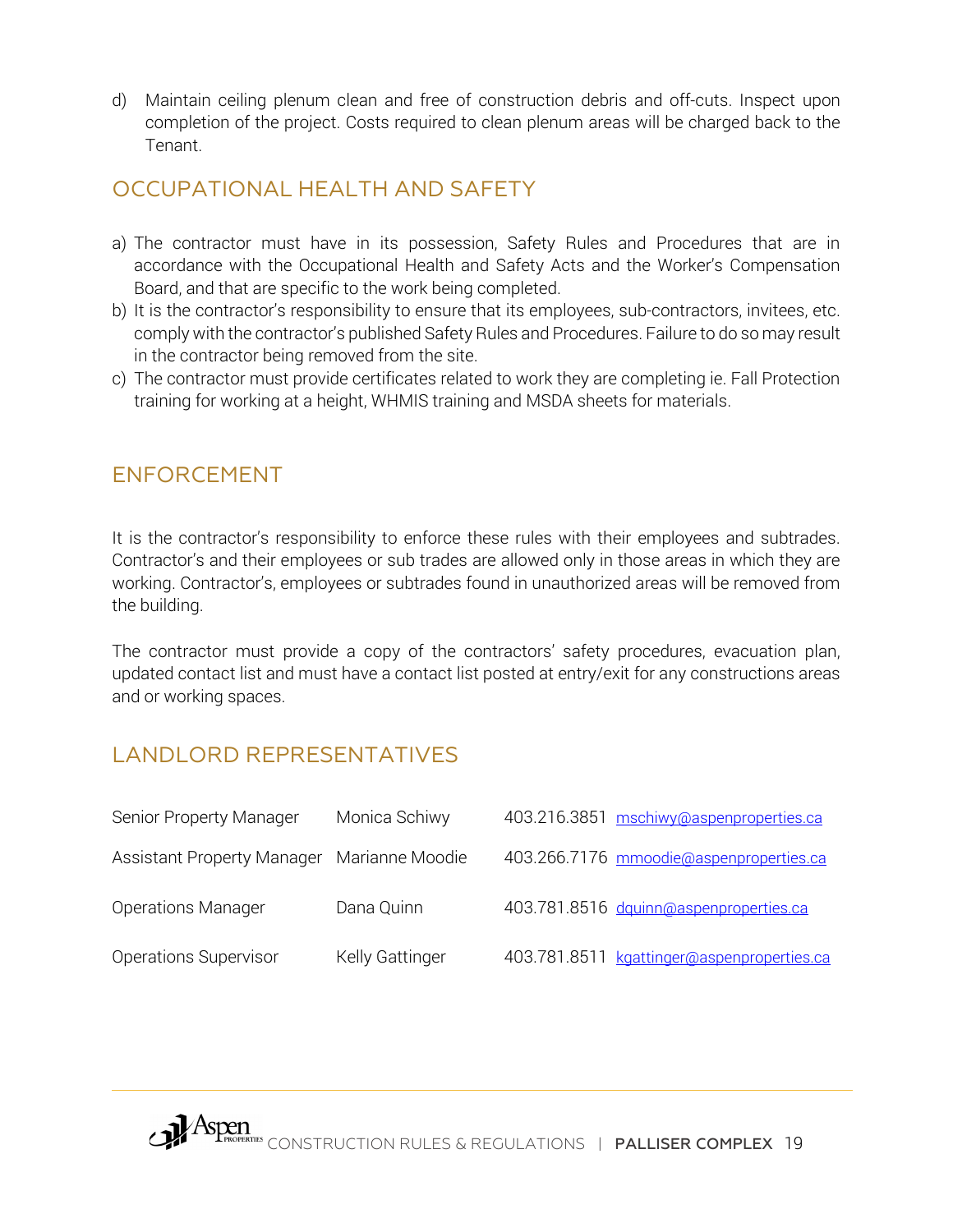## READY TO START CHECKLIST- TENANT BUILD

Prior to an approval being issued by the Landlord, a fully executed Lease Agreement, must be in possession of the Landlord. In addition, the following items must be completed and submitted to the Landlord's Representative.

- □ Lease Agreement executed by the Tenant & Landlord.
- Drawings, Specifications and Scope of Work as per pages 2-6 of this document.
- **Q** Written approval of drawings by Landlord.
- Insurance Certificate provided on Landlord's standard form.
- **Building Permit or copy of Building Permit application.**
- **Q** WCB Certificate of good standing.
- $\Box$  List of contractors and trades to be used including contact names and phone numbers.
- Detailed Construction Schedule.
- Emergency Contact Numbers for all contractors and supervisors responsible for project.
- □ Completed site meeting with the Landlord's Representative.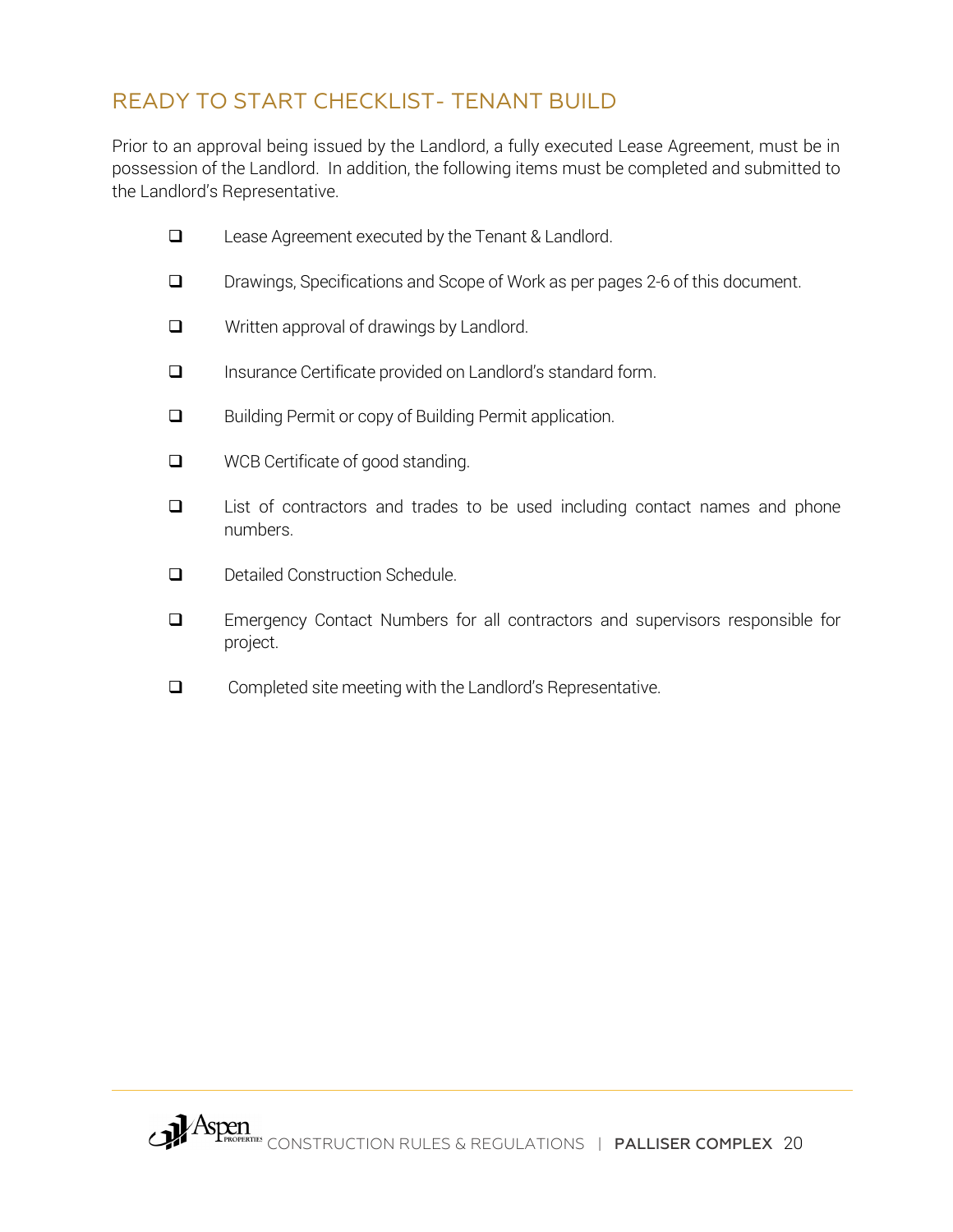### <span id="page-21-0"></span>CONSTRUCTION COMPLETION CHECKLIST

It is the tenant's/contractor's responsibility to ensure the construction has been completed in accordance with this document. At the completion of the project, should there be any items that have not been complete the Landlord, at the tenant's/contractor's expense, will complete these items. The following documents must be complete and submitted to the Landlord's Representative.

- □ Fire Alarm and Life Safety Verification.
- Air Balance Report as completed by the base building contractor or Landlord.
- **Q** Architect's Certificate of Completion.
- □ Final Electrical and Mechanical engineer sign-off stating work is complete in accordance with design drawings and specifications.
- $\Box$  Copies of all the approved permits and certificates related to work.
- **Q** All manuals for equipment tied into any base building systems.
- Statutory Declaration.
- As-built Mechanical Drawings with the associated CAD and/or PDF version.

PDF's are to be labeled as follows:Indicate "As-Builts" – Mechanical Name of Contractor Project Name, Floor and Address Project Date (Month-Year) Name of Company Prepared By

As-built Electrical Drawings with the associated CAD and/or PDF version.

PDF's are to be labeled as follows:Indicate "As-Builts" – Electrical Name of Contractor Project Name, Floor and Address Project Date (Month-Year) Name of Company Prepared By

- **Q** Provide a separate partition plan, to include demising at tenants' space and common areas for updated safety EVAC plan
- □ All Pre-Occupancy cleaning must be completed.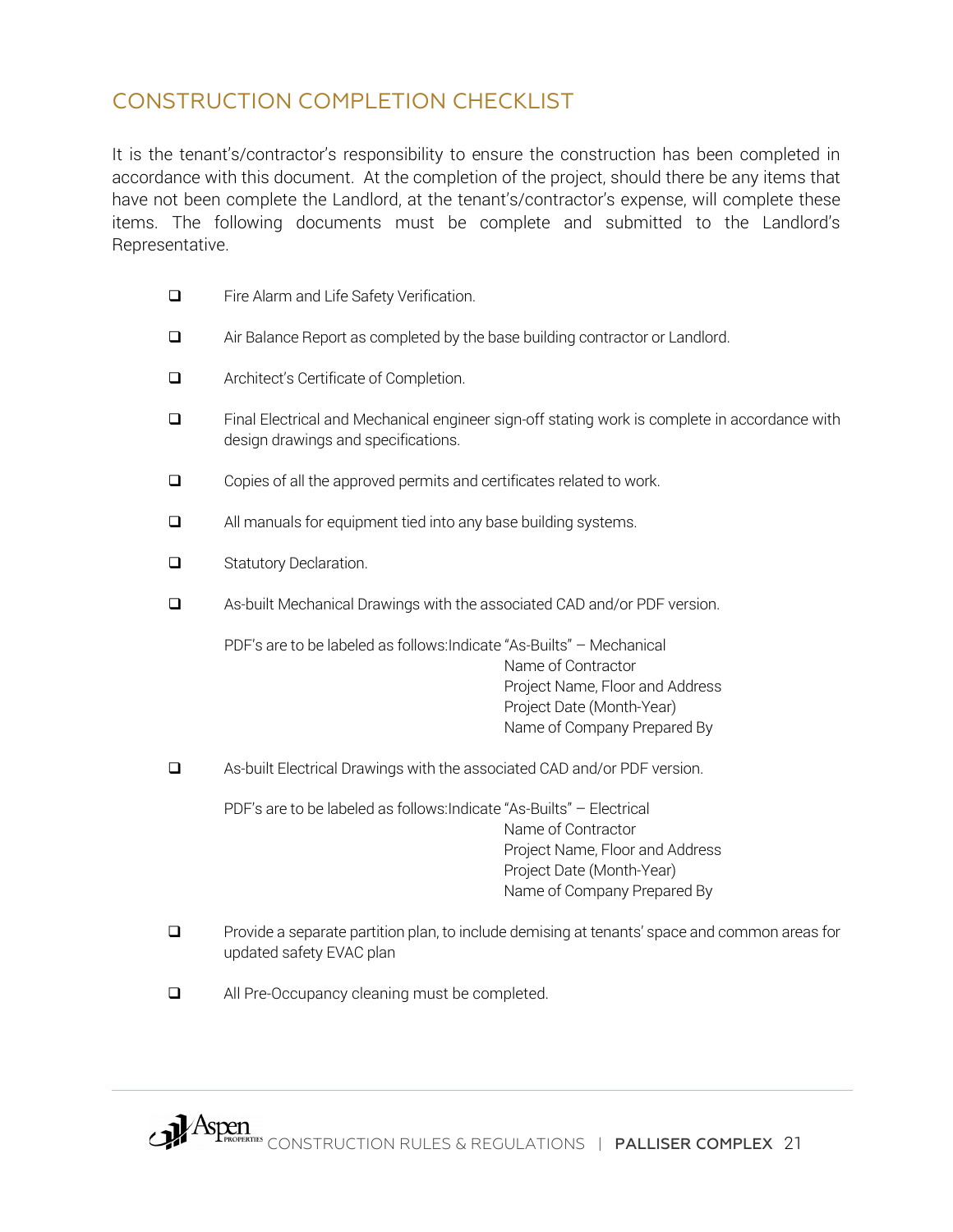Until the above items are complete, tenant concerns related to comfort and cleanliness of the premise, will be the responsibility of the tenant. Aspen staff will only be able to respond on a "fee for service" basis.

## <span id="page-22-0"></span>TENANT DESIGN AND WORKING DRAWINGS

Please submit to the Landlord for review, a detailed scope of work, CAD ver. 14 or later and three (3) sets of Tenant Design Working Drawings and Specifications of all work proposed within the leased premises. (A PDF version is also acceptable).

Landlord shall provide their drawing review within five (5) working days from receipt of the working drawings and specifications. One set of drawings to be returned and stamped "Reviewed" with comments, if any, with the understanding that the drawings may be subject to change if requested by the Landlord.

Any revised drawings are to include all the comments and corrections from the Landlord and a set of prints provided prior to commencing work. Drawings to be resubmitted shall be revised to conform to the requirements and re-submitted for subsequent Landlord review. Any revisions to the Landlord approved drawings must be submitted for further review, and work must not proceed until the revised drawings are returned to the Contractor.

A copy of the Landlord-approved drawings must be kept on the job site for viewing throughout the construction period.

Additional or expanded information, for purposes of definition or clarification before giving approval may be required.

Working drawings should supply the information listed below.

### Complete Floor Plans (drawing scale of 1/8" = 1')

- a) Location of all major fixed elements within the leased premises dimensionally related to grid lines and demising partitions.
- b) Location and layout of rooms of unusual loading concentrations such as centralized filing areas, UPS unit, air conditioning units, cable trays and calculations of unusual loadings in access of 75 lbs. per square foot.
- c) Location of power, telephone, data and communications outlets.
- d) Room names and uses.
- e) Floor materials and finishes throughout the premises.
- f) Where the leased premises occupy less than a full floor, a drawing of the entire floor showing the location of leased premises and its relationship to the elevator lobby, exits, washrooms, etc. is required.
- g) Partition types.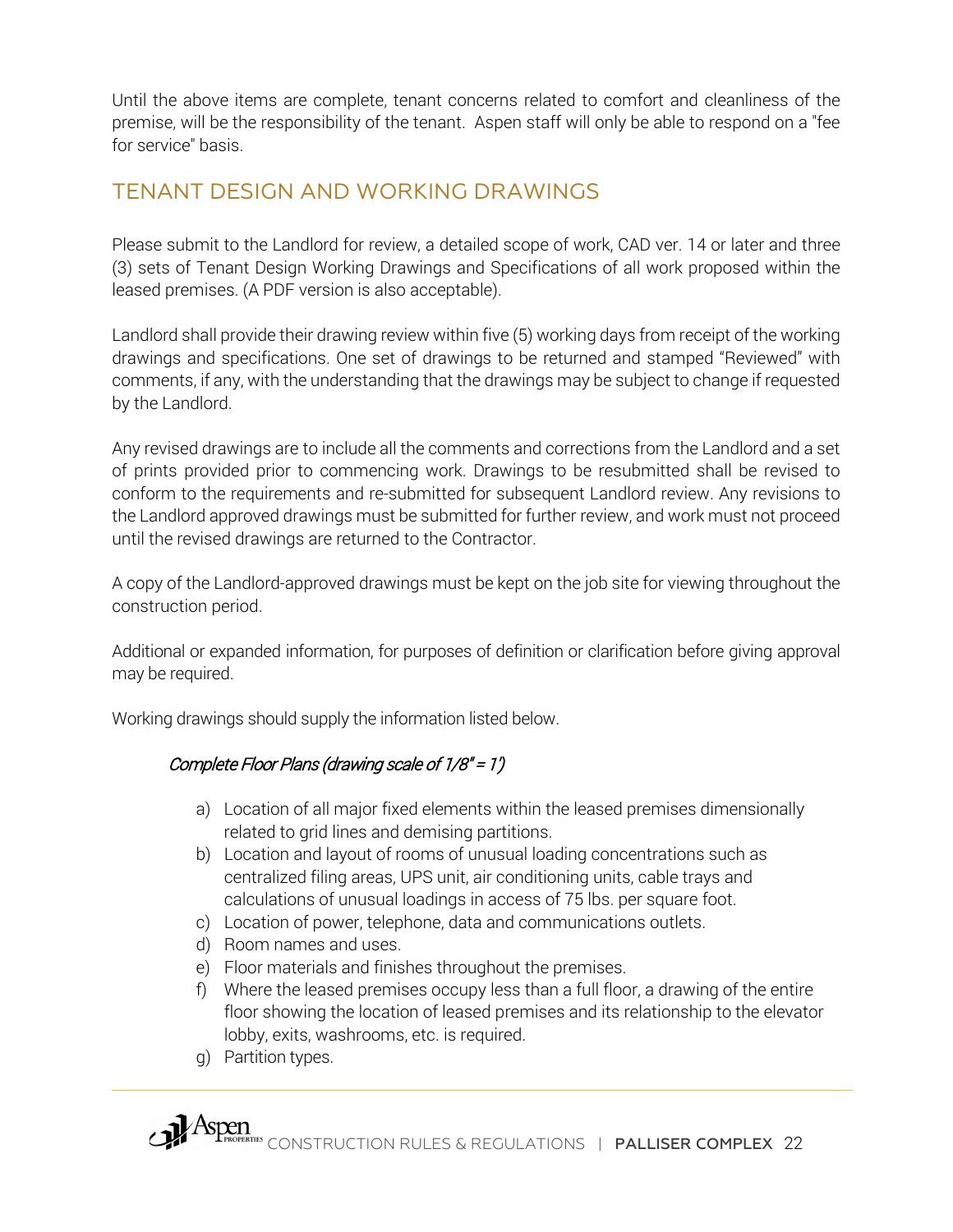- h) Location of exit lights.
- i) Hardware schedule and keying requirements.

### Complete Reflected Ceiling Plans (scale: 1/8" = 1')

These should include lighting layout, ceiling pattern, materials and suspension system, and the types and wattage of any proposed special lighting fixtures. Also include:

- a) Location and types of sound baffles above ceiling.
- b) The location of any access panel required to service building systems.

#### Complete Construction Details

These plans should be appropriately scaled and indicate methods of construction. Complete Electrical, Mechanical, Sprinkler, Building Automation, Security, Communications, Data, Life Safety System Drawings (scale: 1/8"=1') complete with Engineer's stamp.

- a) Details of all alterations and all additions to the BASE BUILDING, as well as base building conditions, which remain unchanged.
- b) Details of all metering equipment changes to conform to base building standards.
- c) Details of all lighting control equipment changes to conform to base building standards.
- d) Details of breaking out receptacle panels from the lighting panels to conform to base building standards. Note: This is required to avoid the possibility of breakers being tripped due to a lighting equipment problem.
- e) Schedule for any changes to fire, sprinkler and security systems.
- f) Heat generating equipment, their specifications and heat output will be required on the mechanical drawings.
- g) Cooling generating equipment and cooling output will be required on the mechanical drawings.

### Electrical changes which Require Base Building Shutdown

Submit a detailed plan for approval showing the amount of time required for the changes or additions as proposed on the electrical drawings and the preliminary work planned to minimize down time 15 days prior to the proposed shutdown.

Weekly meetings shall be setup by the project team until the completion of the shutdown.

A plan to restore power to the building in case of emergency or problem will be developed in conjunction with the Landlord.

A representative of the Project Management team is to be on site during the shut-down to ensure that any problems arising with the work being carried out can be resolved, thus avoiding the need for a second shutdown.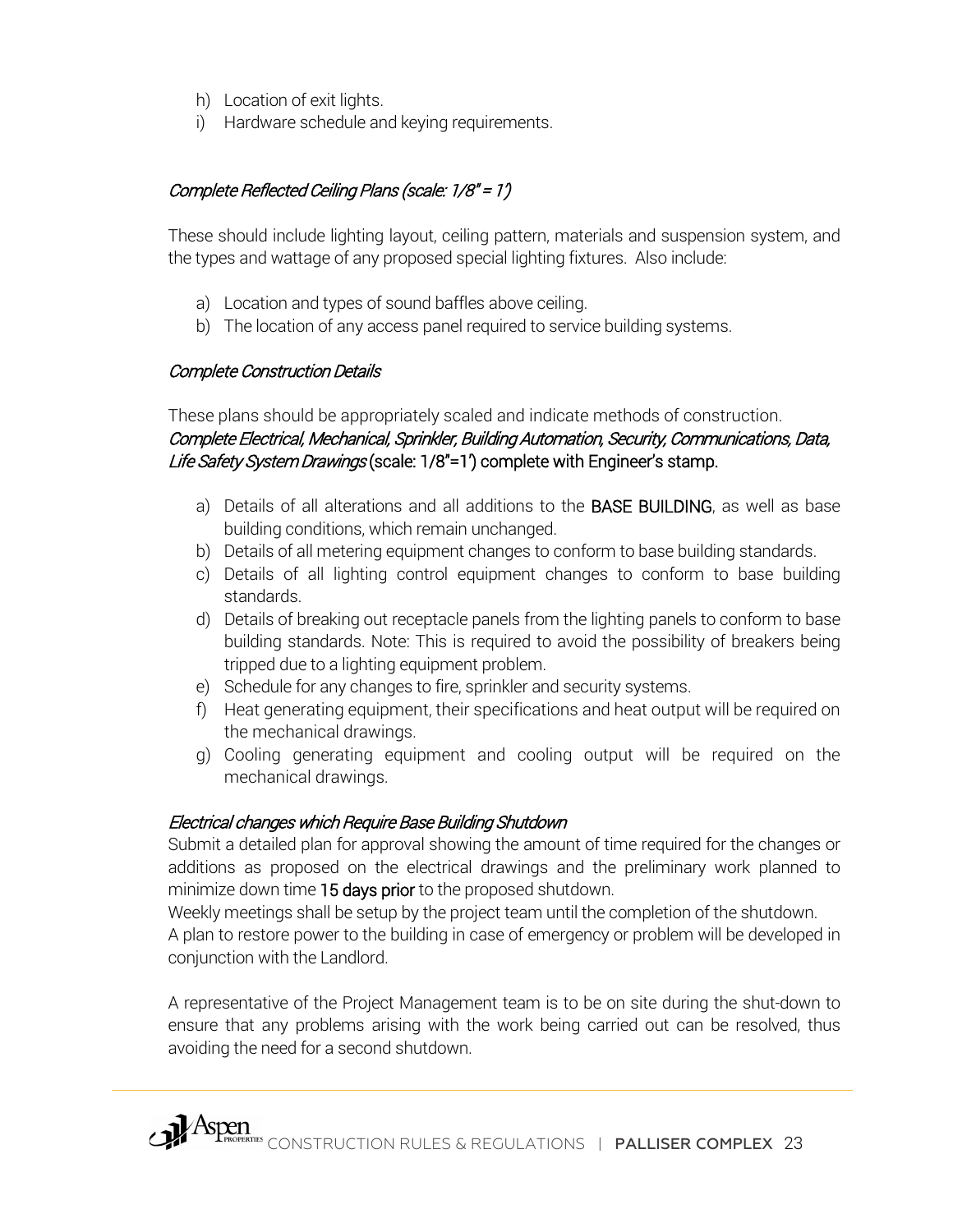The Project Management Representative will be responsible to update their client on the status of the shutdown.

All costs incurred as a result of the shut-down by the Landlord will be charged to the project.

### Complete Structural Drawings

These drawings must be supplied where special conditions warrant their production i.e. openings in slabs, libraries, file rooms, vaults, etc.

Slab x-raying or other detective method must be approved by the Landlord prior to being carried out. Submitted proposed locations and scheduling of the x-raying is required. A minimum of 72 hrs written notice is required prior to x-raying. Upon completion, x-rays must be reviewed and approved by the Landlord before any coring commences.

Upon completion of construction the Tenant is responsible to submit "as built" Architectural, Electrical, Mechanical, Security, Communications, Data and Structural Drawings on CAD ver. 14 or newer to the Landlord for their records.

# <span id="page-24-0"></span>LIST OF PERTINENT/APPROVED CONTRACTORS BASE BUILDING CONSULTANTS

These professional engineers have been designated as base building consultants.

| <b>MECHANICAL</b>                   |      |                   |
|-------------------------------------|------|-------------------|
| TMP Consulting Inc                  | Teli | 403.259.6707      |
| <b>ELECTRICAL</b><br>Designcore     |      | Tel: 403.269.2125 |
| <b>STRUCTURAL</b>                   |      |                   |
| Quinn Saretsky Structural Engineers | Tel: | 403.289.9937      |

If the tenant wishes to use consultants other than the above, the landlord will forward the tenant's design drawings to the appropriate base building consultant for review and comment. Costs for review and approval of the tenant's design by each discipline, will be charged to the tenant's account.

Tenants can carry these pre-approved Contractors in their quotations for tenant renovations. Where appropriate, the "designated base building contractor" is indicated. "Designated base building contractors" must be retained to complete work identified on the engineered drawings as "base building tie-in work".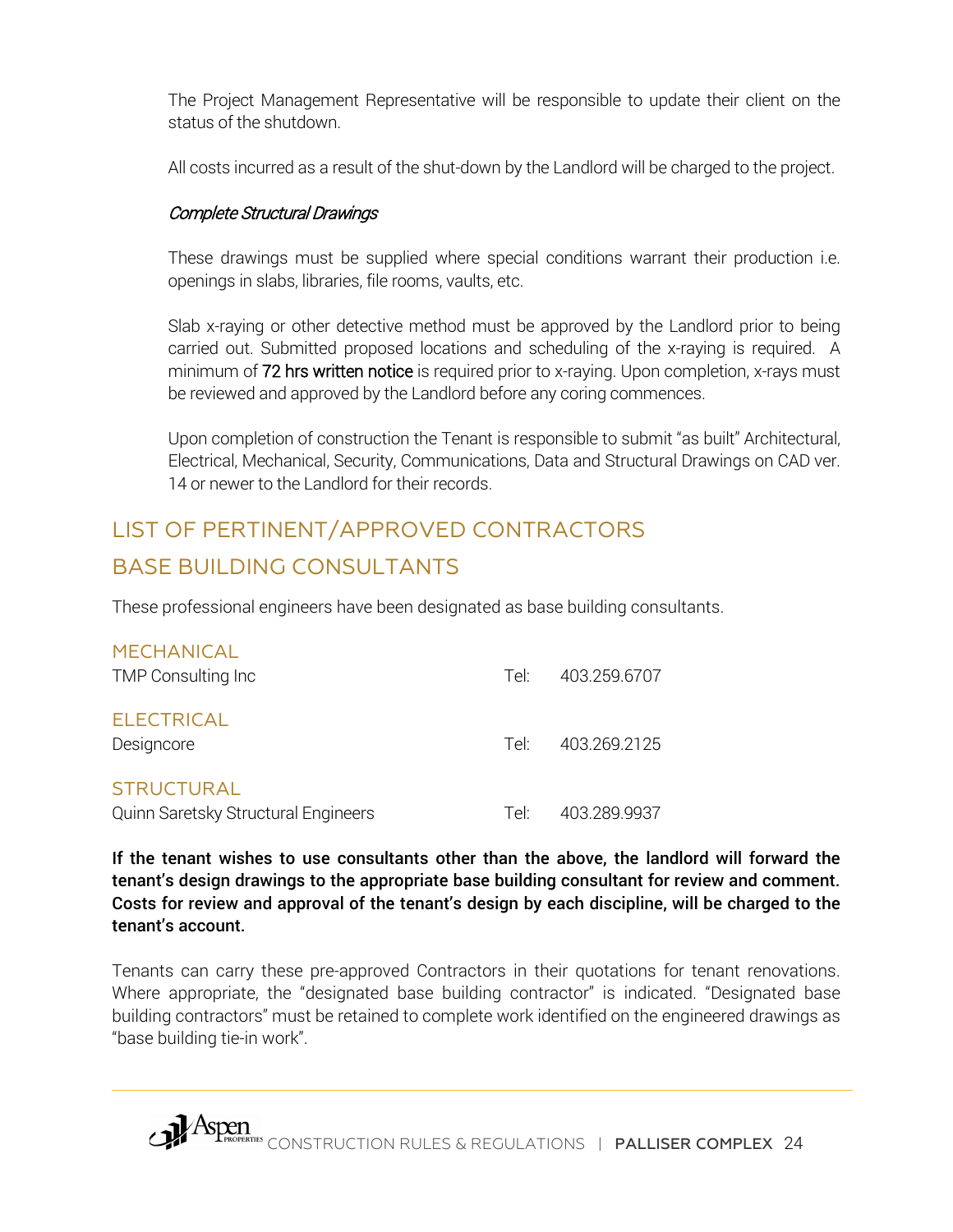### LANDLORD APPROVED GENERAL CONTRACTORS

| <b>E&amp;P</b> Enterprises         | Teli             | 403.275.3755 |
|------------------------------------|------------------|--------------|
| Persimmon Contracting Ltd.         | Tel <sup>.</sup> | 403.242.4156 |
| Sifton Interlake Construction Ltd. | ⊡∩ا ⊤            | 403.243.1233 |

#### LANDLORD APPROVED ELECTRICAL CONTRACTORS

| Seletech Electrical Enterprises Ltd. | Tel <sup>.</sup> | 403.234.0086 |
|--------------------------------------|------------------|--------------|
| Ainsworth                            | Tel <sup>.</sup> | 403.265.6750 |
| Canem Systems Ltd.                   | Tel <sup>.</sup> | 403.259.2221 |

#### LANDLORD APPROVED SHEET METAL CONTRACTORS

| Ainsworth | Tel: 403.265.6750 |
|-----------|-------------------|
| Chisholm  | Tel: 403.279.7868 |

#### LANDLORD APPROVED SPRINKLER CONTRACTORS

#### (All sprinkler work must be completed by a base building contractor)

| <b>Constant Fire Protection Services</b> | Tel <sup>.</sup> | 403.279.7973      |
|------------------------------------------|------------------|-------------------|
| Viking Fire Protection Inc.              |                  | Tel: 403.236.7151 |
| Vipond Fire Protection                   |                  | Tel: 403.253.6500 |

#### LANDLORD APPROVED FIRE ALARM VERIFICATION CONTRACTORS

#### (Coordinate through operations manager)

| Seletech Electrical Enterprises Ltd. | 403.234.0086 |
|--------------------------------------|--------------|
|                                      |              |

#### LANDLORD APPROVED MECHANICAL & PLUMBING CONTRACTORS

| Ainsworth     | Tel <sup>.</sup> | 403.265.6750 |
|---------------|------------------|--------------|
| Chisholm      | Tel <sup>.</sup> | 403.279.7868 |
| Modern Niagra | Tel <sup>.</sup> | 403.230.3225 |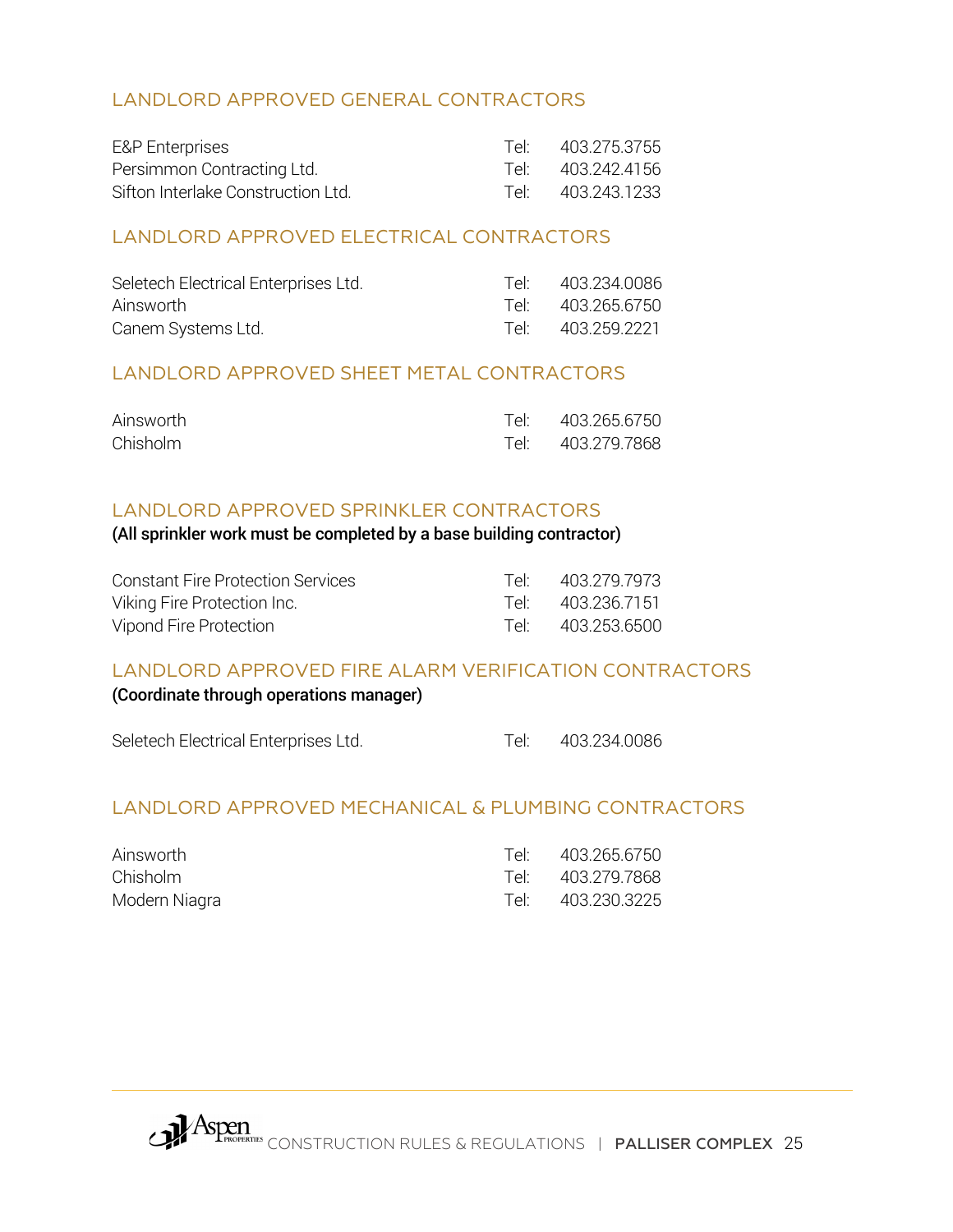### LANDLORD APPROVED CONCRETE, CUTTING & CORING CONTRACTORS

| CCD Western Ltd.                      | Tel <sup>.</sup> | 403.255.9567 |
|---------------------------------------|------------------|--------------|
| Expert Concrete Cutting & Coring Ltd. | Tel. .           | 403.541.0728 |
| A1 Concrete Cutting & Coring          | Tel. .           | 403.273.7500 |

#### LANDLORD APPROVED AIR BALANCING CONTRACTORS

| Hydro Air Technical Svc                                               | Tel: 403.252.5549 |
|-----------------------------------------------------------------------|-------------------|
| Flowest Testing Balancing & Adjusting Services Ltd. Tel: 403.251.2787 |                   |

#### LANDLORD APPROVED HARDWARE & KEYING CONTRACTORS

#### (Coordinate through operations manager)

| Spalding Hardware Systems | Tel: | 403.244.5531 |
|---------------------------|------|--------------|
| A-Ability Lock & Safe Co  |      | 403.248.0008 |

#### LANDLORD APPROVED SECURITY SYSTEMS CONTRACTORS

#### (Coordinate through property management)

| Johnson Controls |  | 403 258 5569 |
|------------------|--|--------------|
|------------------|--|--------------|

### LANDLORD APPROVED CLEANING CONTRACTORS

| Hallmark Housekeeping Services Inc. | Tel: 403.261.1666 |
|-------------------------------------|-------------------|
| Servicemaster of Calgary            | Tel: 587.316.6685 |

### LANDLORD APPROVED TELEPHONE & DATA CONTRACTORS

| Seletech Electrical Enterprises Ltd. | Tell    | 403.234.0086      |
|--------------------------------------|---------|-------------------|
| Ainsworth                            |         | Tel: 403.265.6750 |
| Canem Systems Ltd.                   | $T$ el' | 403.259.2221      |

### LANDLORD APPROVED HVAC & SECURITY SYSTEMS CONTRACTORS

| Johnson Controls |  |
|------------------|--|
|                  |  |

Johnson Controls Tel: 403.258.5569

# LANDLORD APPROVED BASE BUILDING CONTROLS CONTRACTORS

(Coordinate through operations manager)

<span id="page-26-0"></span>ESC Automation and the control of the Tel: 403.270.0333